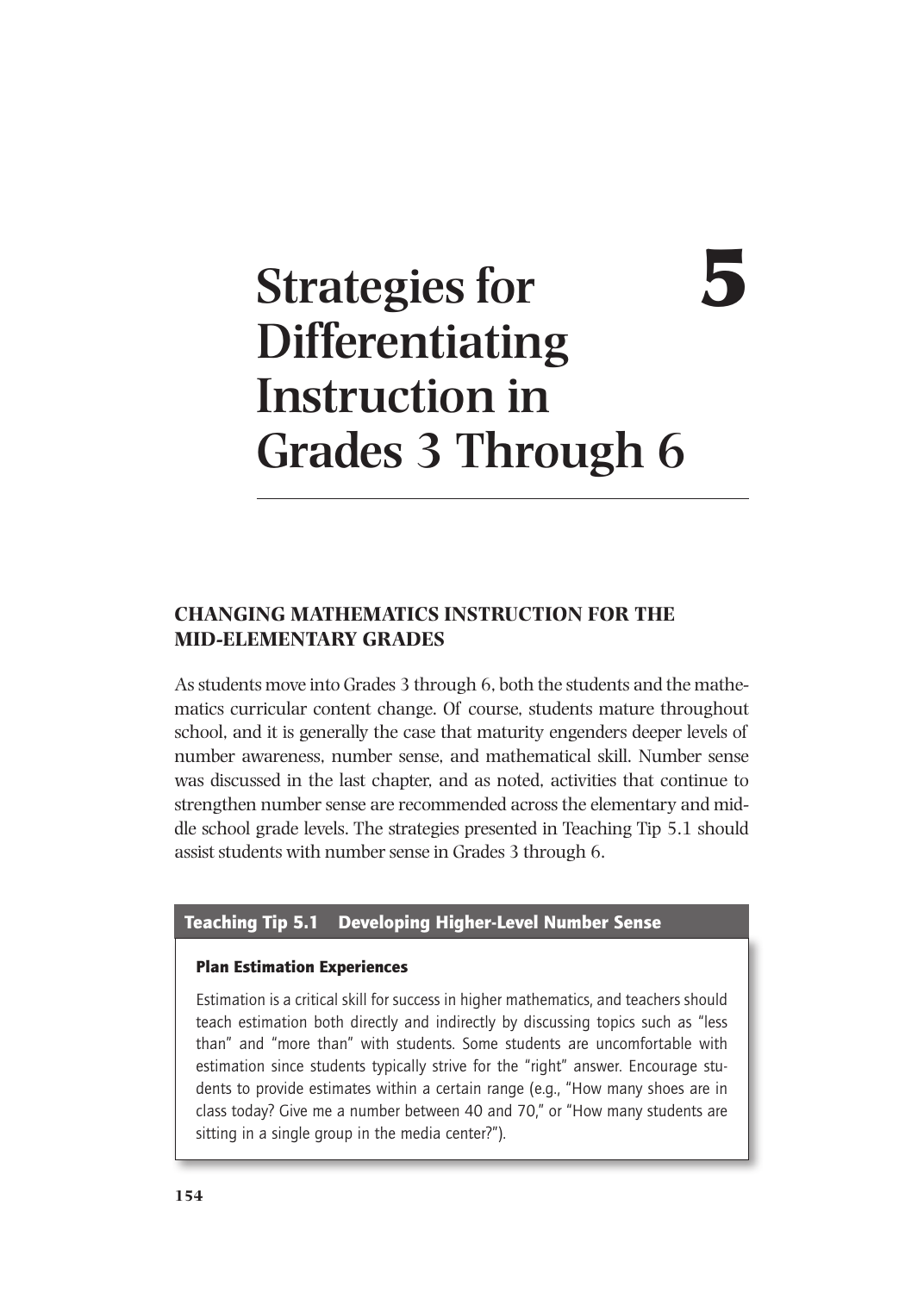# Counting Off in Line

Students in lower grades frequently line up to go to the lunchroom or elsewhere. Every time students line up, teachers could encourage them to count off, and thus stress number sense (Griffin et al., 2003). As an interesting variation in the upper grades, have students count off when in line using a "quiet voice" but have each person who is a multiple of a certain number (say a multiple of five) say his or her number louder. This makes learning multiplication more interesting since multiples will be frequently used in the classroom.

# Stress Numbers in Other Subjects

When encountering a number in a reading story, take a few moments to explore the number. When a group of characters in a story does something together, stop for a moment and say, "I want to get a sense of how many are doing that in this story. Let's have students in the first row stand up to represent that number."

# Emphasize Measurement

From the early days of kindergarten, teachers should take measurements of objects and discuss them with the class. Teachers may use a short tape measure to measure the length of the teacher's desk or a student's desktop. When measuring distances on the floor, teachers may add the element of counting steps (e.g., "How many steps are there in the 10 feet between the front row of student desks and the teacher's desk?" Have a student walk that distance and count his or her steps. Next, the teacher would measure another floor space of 10 feet in a different area of the classroom, and ask the class how many steps the same student would use to cover that distance.

# Chart Making Money

Using charted data in higher grades (which takes only one or two minutes at the beginning of the class period) can encourage students to investigate the use of numbers in a real-world environment. In an economics course, as one example, a teacher might start each student with \$1,000 in make-believe money in the stock market, and have each student pick stocks to buy and to chart stock price changes for. This can be a fun learning activity with real-world significance.

# Model Enjoyment of Numbers

Perhaps the most important legacy a teacher can leave with a student is enjoyment of number play. Gurganus (2004) emphasizes the importance of the teacher modeling the enjoyment of numbers and establishing a climate for curiosity in mathematics.

*(Continued)*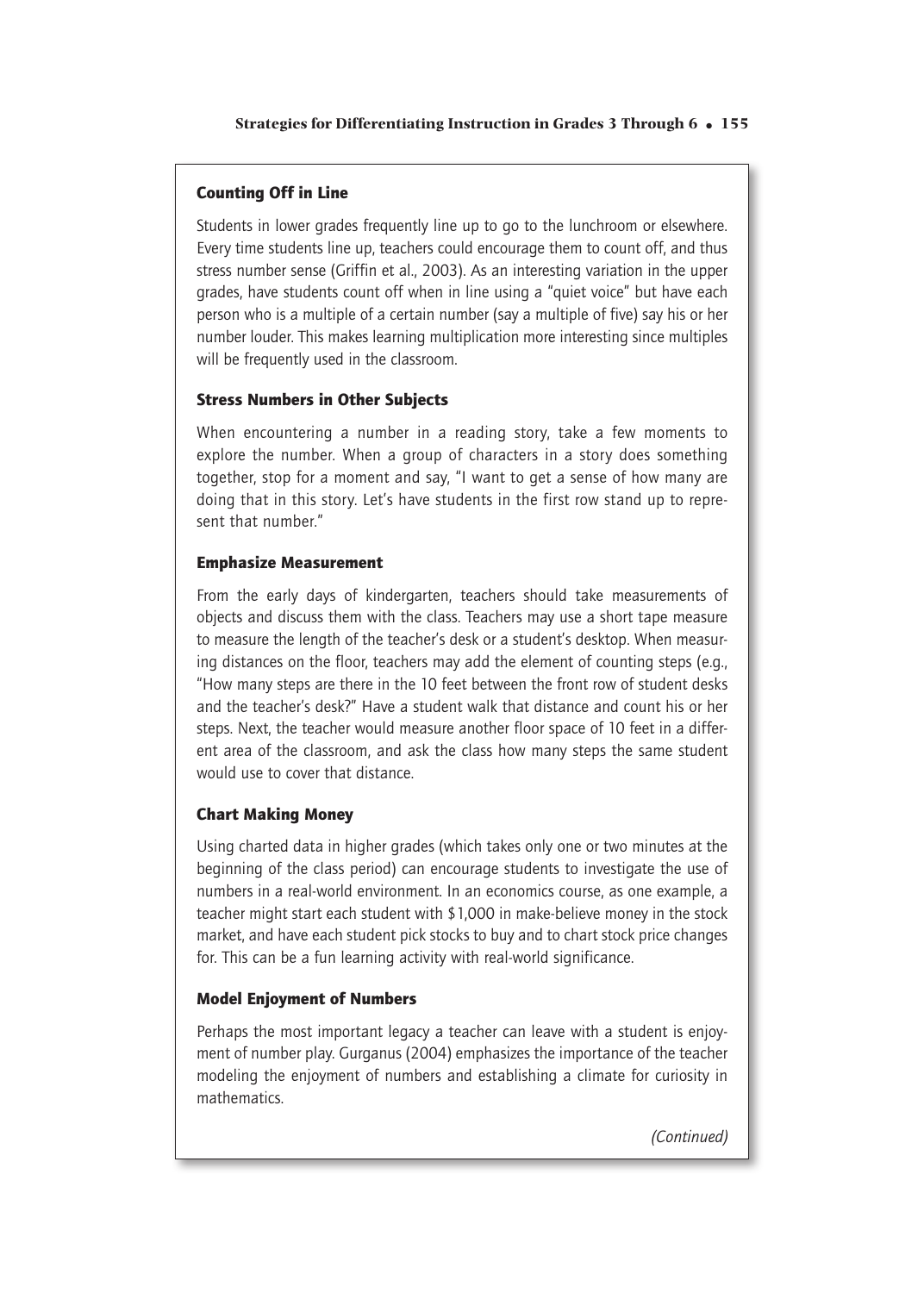#### (Continued)

# Musical Fraction Squares

The report of the National Mathematics Advisory Panel (2008) strongly emphasized the need for increased instruction on fractions. In this "musical squares" game, the parts of a fraction can be demonstrated. Begin with four students and four chairs and write "4/4" on the dry erase board. Discuss the fact that the chairs represent the numerator and the students represent the denominator. Thus, if the teacher removes one chair while the music plays, there will be  $\frac{3}{4}$  or 3 chairs and 4 students. The teacher can then discuss various fractions with the students and talk about, "What is left when the music ends?" or "What has been taken away?"

Of course, teachers should note that many strategies introduced for primary grades are equally applicable in the higher elementary grades, just as some strategies introduced below will be applicable in the middle schools mathematics classes, as discussed in the following chapter. Veteran teachers are, in reality, masters at adapting strategies, or instructional ideas, to fit their grade level and curriculum, as students' maturity increases across the grade levels.

In addition to increased student maturity in Grades 3 through 6, instruction in mathematics is also impacted by at least two changes in the mathematics curriculum. After Grade 3 or 4, mathematics becomes both more abstract and more complex. For this reason, some students who succeeded in mathematics in the primary grades

may begin to experience difficulties when complex concepts such as fractions, decimals, or two-step word problems are introduced. Further the demands of the mathematics curriculum change somewhat around Grade 3. As

*As students move into Grades 4 through 6, both the students and the mathematics curricular content change.*

noted previously, most instructor's manuals in mathematics do not provide many representational examples of math problems in Grades 4 through 6, and as the grade levels increase, there is an increased emphasis on problem solving.

The Standards for Mathematics Practice associated with the Common Core (see Chapter 1) suggest that students at every level should be provided many opportunities to develop skills in mathematical modeling, and while it is relatively easy to make that statement, such mandates become more of a challenge when a fourth-grade math teacher is confronted with a number of students in the class who have not quite mastered basic operations, or fractions, or one-step word problems. Many students in the middle elementary grades demonstrate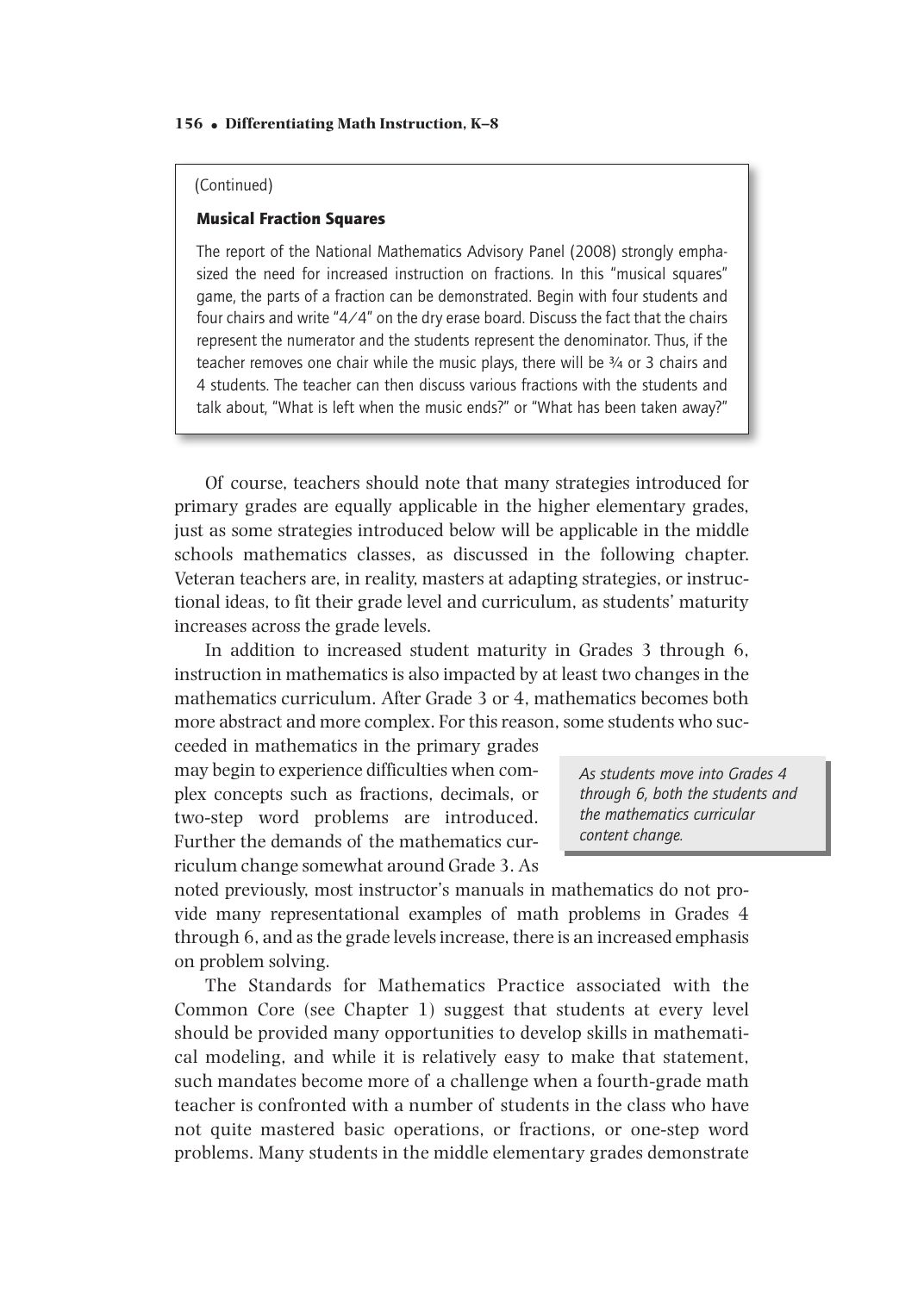increasing difficulties in mathematics, on work involving simple or complex operations such as multiplication, division, or fractions, and thus, teachers across the mid-elementary grade levels can benefit from tactics for teaching such basic math skills as the times tables, or operations with fractions, and so on.

For that reason, the use of teaching aids such as addition, multiplication, or division math fact charts should be encouraged not only in the primary grades when the times tables are introduced, but in the later and elementary grades as well (Foegen, 2008). Of course, teachers should also make every effort to assist students in reaching automaticity, since automaticity is required in order to succeed in later mathematics courses (National Mathematics Advisory Panel, 2008).

In addition to use of fact charts, there are a number of relatively simple, yet innovative instructional modification options that should be used in the elementary math class (Foegen, 2008; Jitendra, 2002; Joseph & Hunter, 2001). I recommend that teachers implement most of these modifications, presented in Box 5.1, as ideas that will assist struggling students in becoming more comfortable with mathematics.

# BOX 5.1 Modifications for the Differentiated Math Class

- Structure new instruction for mathematics concepts as games between teams or as peer buddy activities, using either traditional game boards or computer-based gaming technology. This helps involve students with interpersonal learning styles in the activity.
- Stress "think alouds" to demonstrate how to think through a problem. This provides opportunities for students to communicate on mathematics with each other, as stressed in the Common Core Standards for Practice, (Box 1.1, Standard 3). Teachers should always follow up both correct answers and incorrect answers from students with a question about how the student arrived at that answer. As a modification of this idea, have students consult with a group of "peer colleagues" prior to answering the question, and have other students suggest alternate ways to get the answer.
- Use cue cards for students involved in various types of math problems. The cue cards should present practical steps in problem implementation, and students should be taught how to discriminate when to use which set of cues. Post these around the room for immediate access.
- Use graph paper to assist in lining up numbers and visualizing concepts.
- Always have many counters or pictorial representations available in the classroom, and challenge students who get the correct answer to represent that problem solution for others in the class using these materials.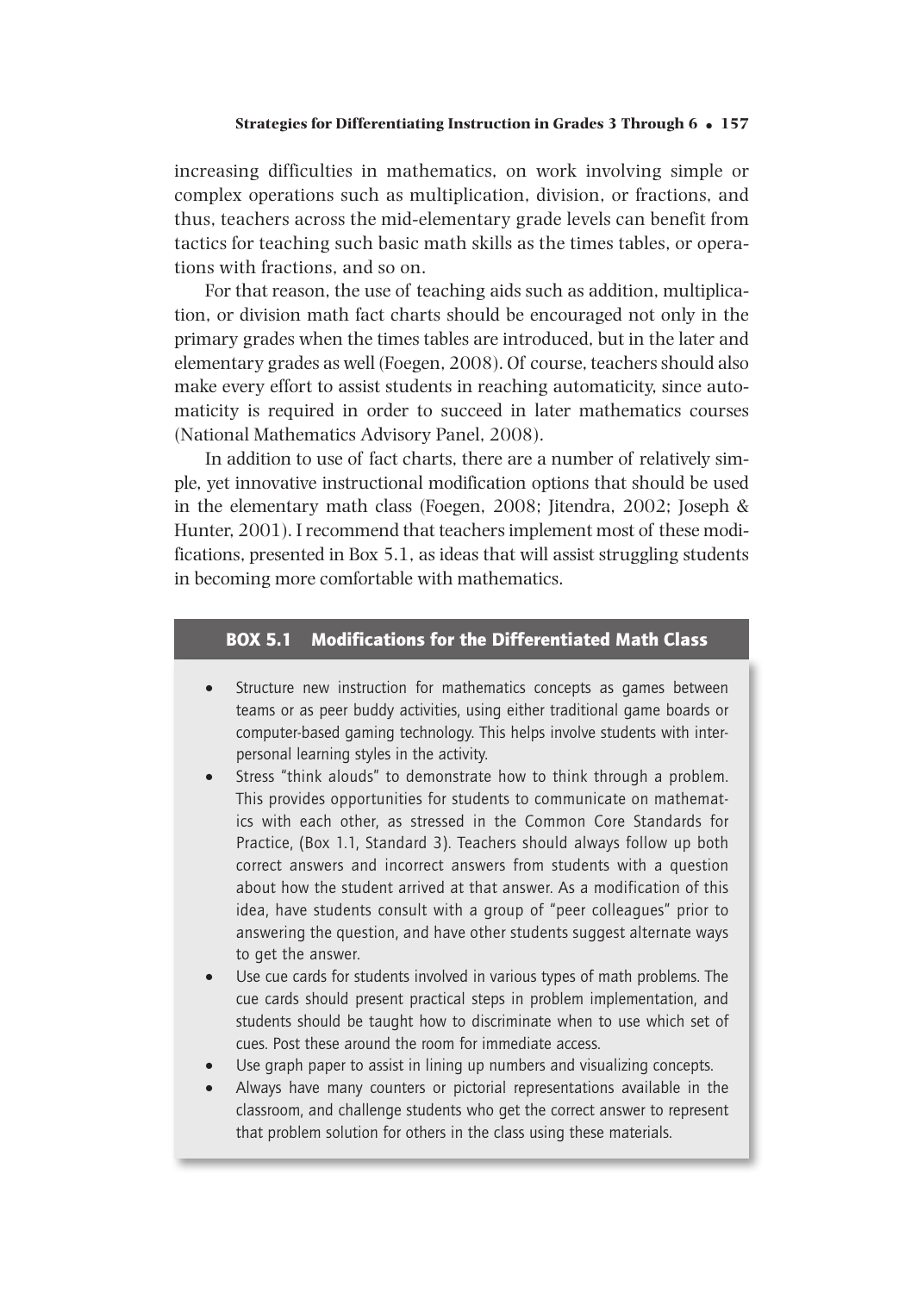With these simple teaching modifications as a backdrop in the general education math class, this chapter presents an array of additional strategies for differentiating mathematics instruction in the middle elementary grades, with an emphasis on constructivist instruction to facilitate deeper understandings of mathematical concepts, as envisioned within the Common Core. Also, several more technology-based instructional techniques will be described, in order to foster collaborative work in mathematics, as well as the development of 21st century communication skills among all students as they, working together, discuss mathematical concepts. Finally, a variety of scaffolded instructional strategies are presented later in the chapter, since scaffolded instruction is a very effective platform for differentiating instruction for all students in the math classes.

Of course, readers should note that there is much overlap in instructional techniques across the primary, elementary, and middle grades, so many of the instructional techniques previously discussed (e.g., CRA instruction, technology-based teaching ideas) should be used in these mid-elementary grades as well. However, at least as early as the midelementary grades, instruction should focus more on problem solving, in an effort to develop deep, broad knowledge and understanding of mathematics.

# **CONSTRUCTIVIST THEORY AND CONCEPTUAL MATHEMATICS**

Embedded within the Common Core Mathematics Standards, as well as preceding iterations of standards for mathematics, is a strong emphasis on developing deep understanding of mathematics concepts and problemsolving skills (Garelick, 2012; National Mathematics Advisory Panel, 2008). Many instructional experts have suggested that "constructivist theory" might be the most appropriate perspective from which to develop deep conceptual understanding in math across the grade levels (Grobecker, 1999; E. D. Jones, Wilson, & Bhojwani, 1997; Woodward & Montague, 2002). Constructivist theory calls for students to be perceived as learners who may be immature in their mathematical understandings, but who can develop deeper knowledge in math as long as they

Have mastered the prerequisite skills for a particular problem, and are supported by the teacher and curriculum as they "construct" meaning or further understandings of the mathematics problems under study.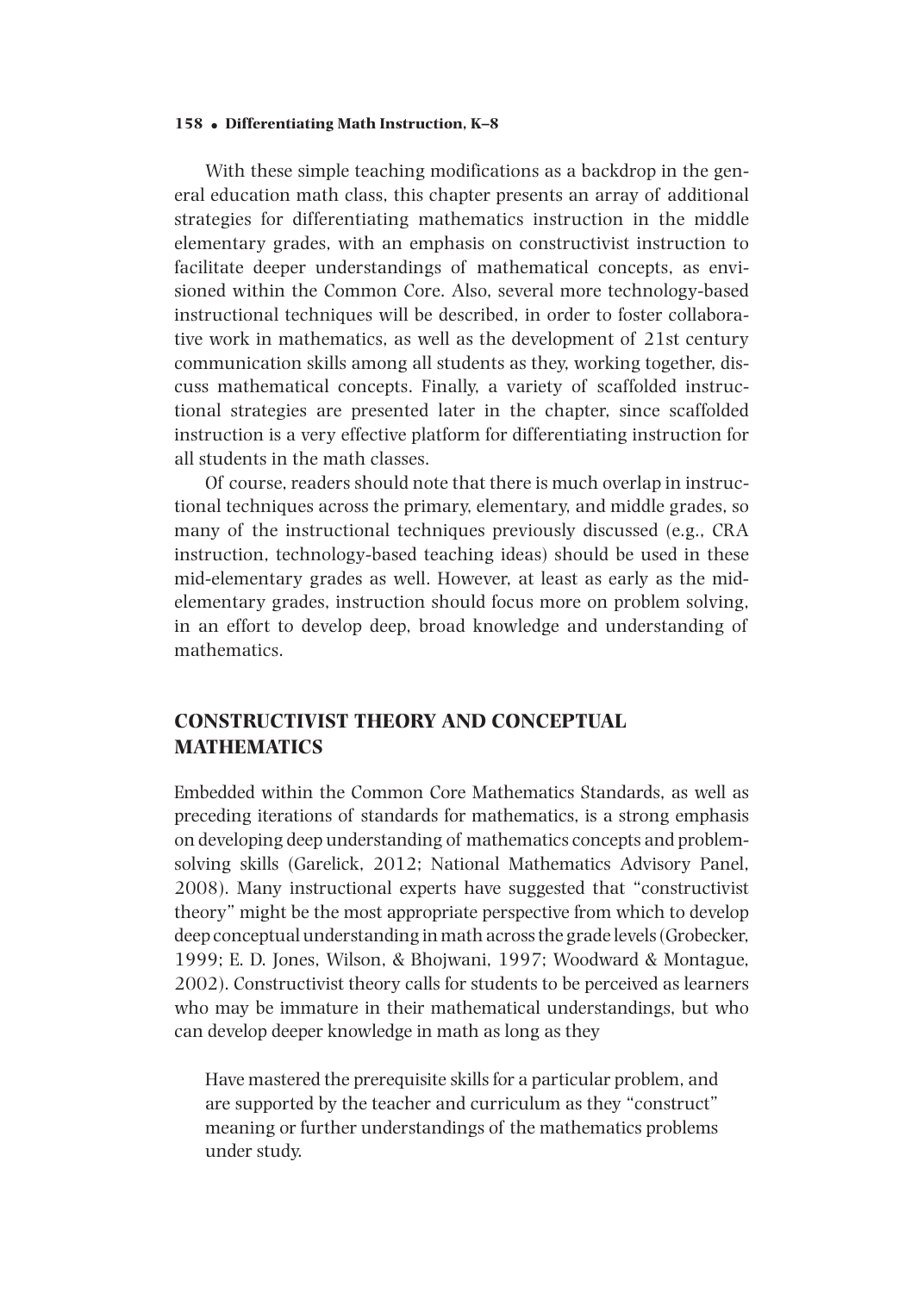In the constructivist view, teachers are not information providers (demonstrating problems on the board), but rather are facilitators who provide opportunities to learn along with appropriate supports to assist students in developing their growing understanding of various mathematical skills. In that sense, mathematics teachers should function more as "coaches" rather than "modelers" of problem-solving techniques. Further, as students mature in their cognitive understandings of mathematics concepts, the teacher should withdraw the supports and allow students to work more independently.

According to this perspective, in order to accomplish effective instruction teachers need to develop an array of instructional skills. First, teachers must understand what supports a student may need based on the student's current mathematics skills and their understanding of the problem. Next, for a given student, the teacher must apply the specific type and level of support needed, and at a later point withdraw it, as student comprehension increases. Closely aligned with this perspective is the notion of "guiding" the cognitive understandings of students as they develop in their mathematical experiences (Alsup, 2003). I should note that I have chosen to present this constructivist concept in the discussion of mathematics instruction for Grades 3 through 6, but this construct is every bit as relevant for lower grades, as well as middle school grades.

Teachers do this "guiding" by listening to a student's solution to a problem and then asking pointed topical questions that are designed to guide students cognitively through the problem-solution process. Thus, students are responsible for using the infor-

mation they have learned to solve the problem, and the students are exposed to the mystery and the fun of problem solving in math. Students may use manipulatives or models as described in previous chapters in order to solve the problem, but the emphasis will be on moving students past the necessity for concrete or representational models and

*In the constructivist view, teachers are not information providers, but rather are facilitators who provide appropriate supports to assist students in developing their growing understanding of various mathematical skills.*

into a deeper level of conceptual understanding. In that sense, the constructivist perspective fits very nicely with the main emphasis of the Common Core Math Standards on development of deep conceptual understand of mathematics processes.

## **Scaffolded Instruction**

Arising from this constructivist perspective, teachers began to use the term "scaffolded instruction." Scaffolding is an instructional technique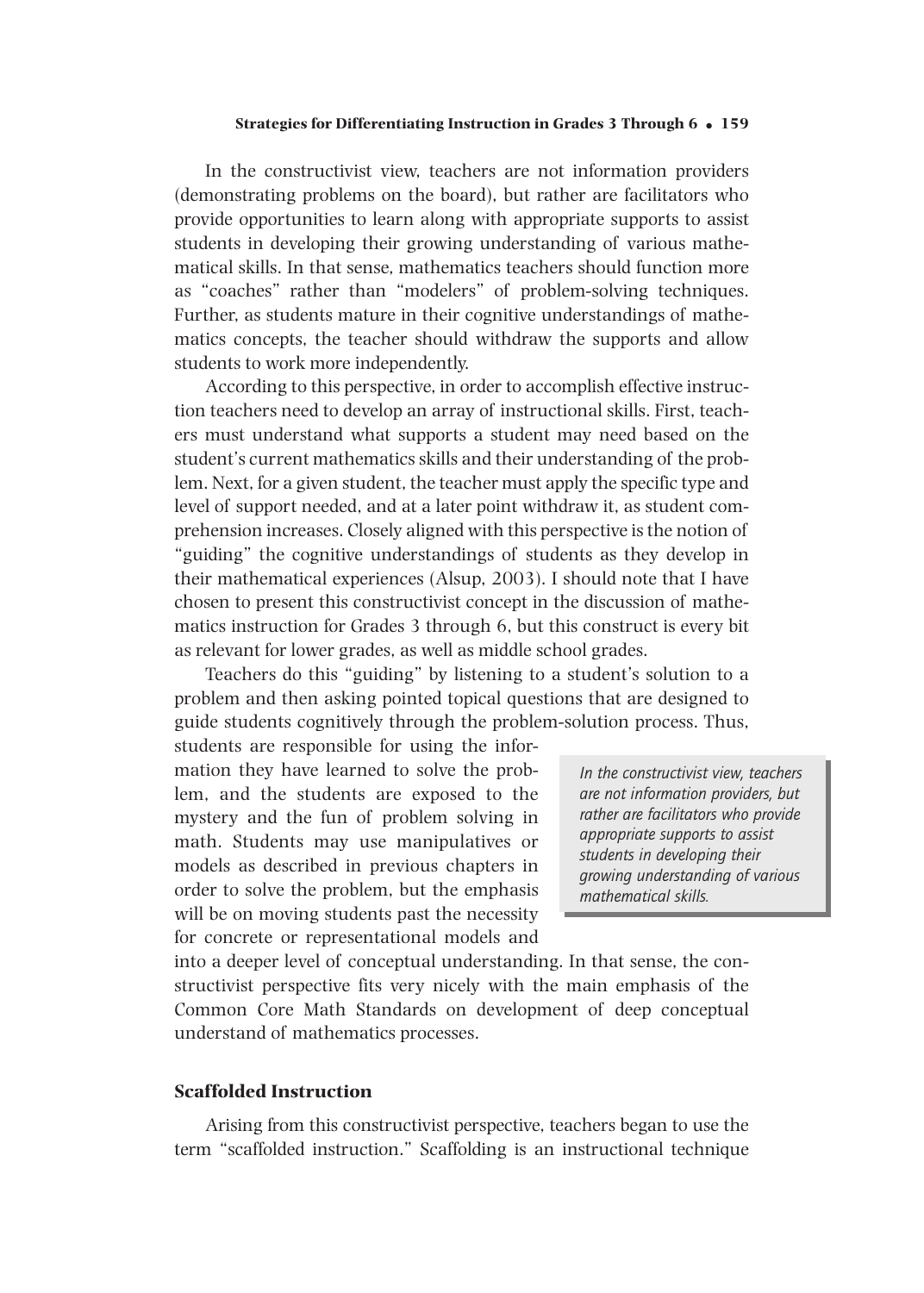used in many different subjects, including mathematics, and originally represented a procedure whereby teachers strategically guide students in the learning process by questioning students in order to assist in building their understanding of a mathematics problem (Woodward & Montague, 2002), and then withdrawing that guidance as the student's skills increased. However, it was soon realized that many instructional procedures other than individual teacher tutoring can support student learning by assisting the student to understand content (e.g., graphic organizers, pictures). Thus, scaffolded instruction may best be understood as a sequence of prompted content, materials, and teacher or peer support to facilitate learning (Grobecker, 1999; Karp & Voltz, 2000). In scaffolded instruction, the emphasis is placed on a teacher's assisting the student in the learning process with individual prompting and guidance that is tailored to the specific needs of the individual student and offers just enough support (i.e., a scaffold) for the student in a new task (Karp & Voltz, 2000). Further, that support should gradually be withdrawn, allowing the student to eventually "own" the task performance. The student, then, is initially considered an apprentice, and soon to be an expert, in the learning effort.

## **Constructivist Perspectives and 21st Century Technology**

In the collaborative instructional world of the 21st century classroom, the constructivist perspective is perhaps even more relevant than in more traditional classes. As students use various apps in mathematics, different math websites, and various Web 2.0 tools (e.g., blogs, wikis, Google docs, and collaborative, cloud-based assignments, etc.), they will be using technology as scaffolds to support their understanding. Further, these 21st century tools allow students to collaborate in completing mathematics problems in ways that could not be envisioned even 20 years ago. In this collaborative context, students often assist other students in their efforts to "construct" understanding of various math examples, many times using these 21st century tech tools. From the constructivist perspective, these student peer-buddies are using technology to do the instructional "guiding," and for many students who might fear mathematics somewhat, this can be much less threatening than traditional instruction from the teacher, even if that instruction is delivered in a one-on-one teacher tutoring session.

In that sense, as this book is written in 2013, constructivist theory is becoming even more influential in education, because it does stress deeper conceptual understanding and applications of math, and cross-pollinates nicely with the ongoing development of tech-based teaching strategies. Math teachers should certainly avail themselves of these powerful, new constructivist, tech-based teaching tools.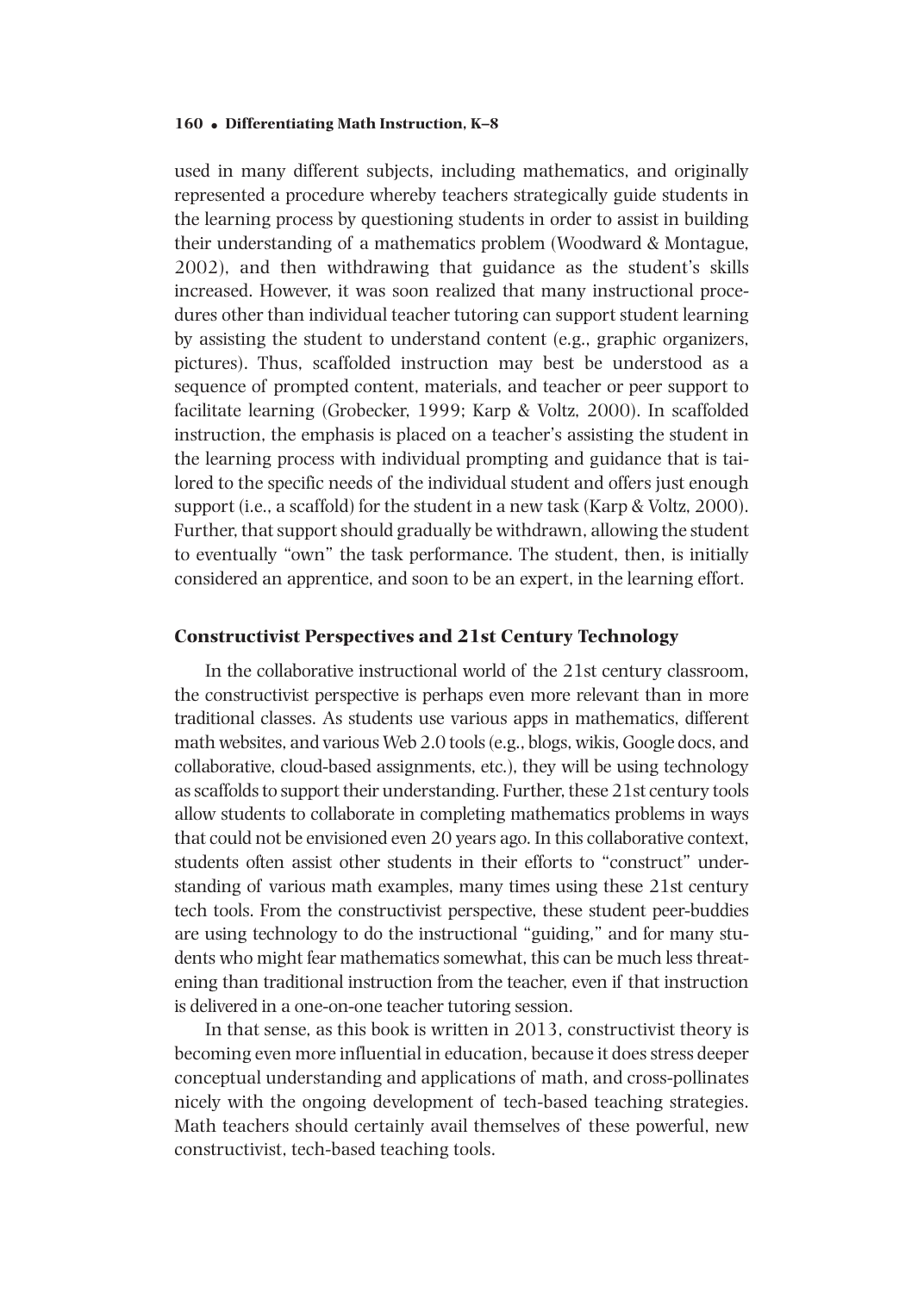# **TECH-BASED TOOLS FOR DIFFERENTIATING ELEMENTARY MATHEMATICS**

The last chapter presented two tech-based instructional strategies—computer-based

*In the collaborative instructional world of the 21st century classroom, the constructivist perspective is perhaps even more relevant than in more traditional classes.*

gaming and use of avatars to personalize mathematics—to make this curricular area less threatening and more engaging. However, 21st century teaching tools can go much further than this, and can actually make mathematics a collaborative, creative activity for individual students or for groups of students. Using recently developed tech-based teaching tools that are generally referred to as Web 2.0 tools, students can grapple with mathematics content collaboratively, in a highly engaging, social manner, and assignments based on these tools tend to transform the mathematics class into a much more exciting learning experience. In today's classroom, students are not merely consumers of information, but actually create content that can then be shared worldwide, and studied by others, using technology. Thus, mathematics is transformed from "learn these procedures and formulas" to "creatively engage with your peers in the class and online, to devise a workable mathematics solution for this problem."

Both class blogs and wikis are presented in this chapter, as the initial tools teachers might use in fostering such collaboration. Even for teachers with little background using instructional technologies, these tools can be easily mastered. These are 21st century teaching tools that can enhance differentiated instruction, and generally enrich the mathematics experience for all students.

# **Blogs for Mathematics Instruction**

Students in the mid-elementary grades typically begin to socialize much more with their peers than in earlier years, and many technology tools can use this growing desire for socialization and harness that desire as an instructional tool. For example, many teachers today—math teachers among them—are using blogs to help students collaborate in mastering curricular content. Specifically, this tech tool helps mathematics teachers address Common Core Mathematical Practice Standard Number 3, which emphasizes the construction and communication of viable mathematics solutions.

A blog is a collaboratively developed, online journal in which posted information from both teachers and students is arranged and archived in reverse chronological order (W. M. Ferriter & Garry, 2010). Using a blog,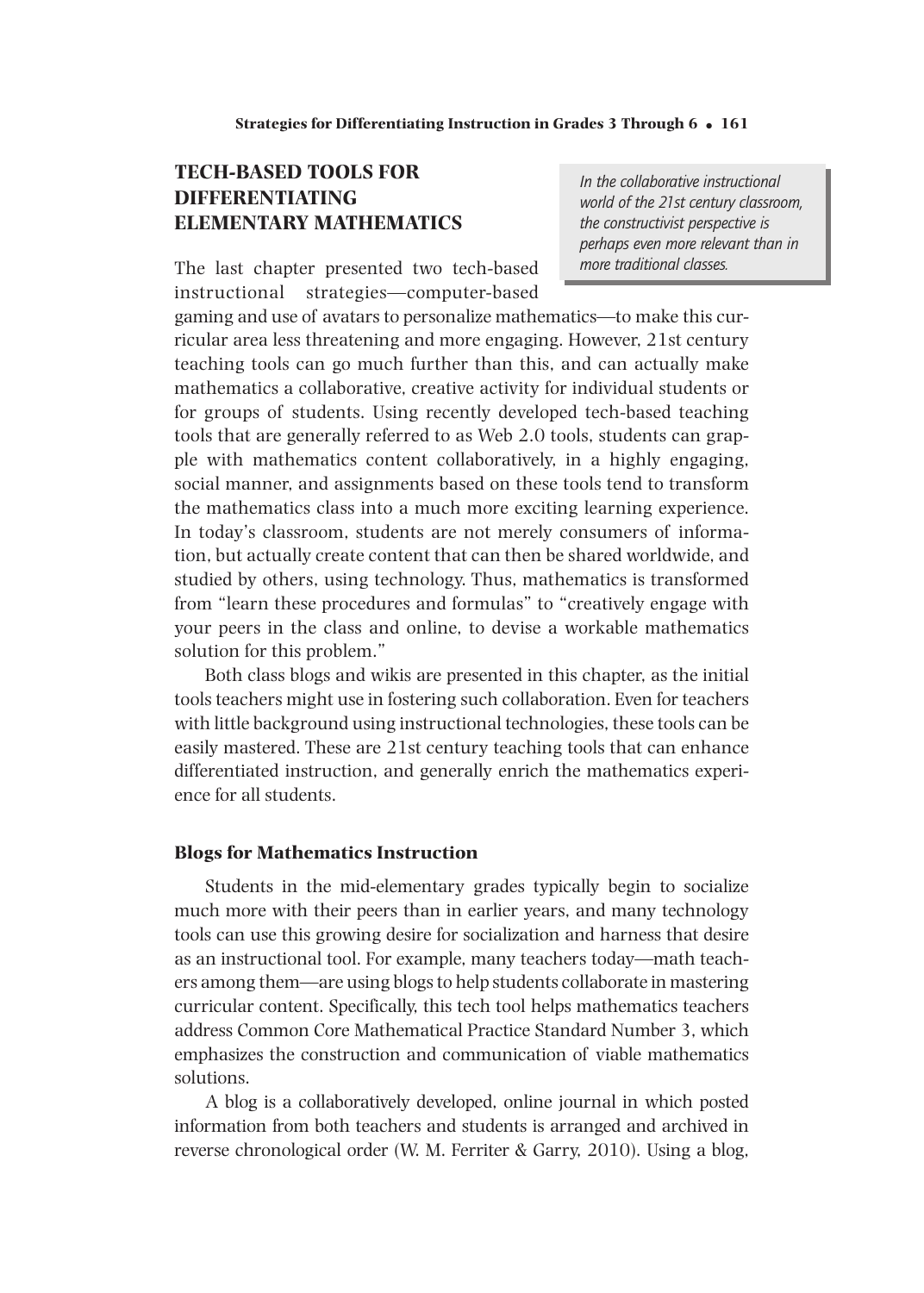teachers and students can work individually or together to create a solution to a mathematics problem or recommend information to their peers relative to that problem, by creating online links to other material such as videos or model problems. All blog entries are listed, in order, so teachers can follow which students added specific comments. Students can collaboratively work on a math problem, with each student in the group completing steps in the problem in turn. Blogs provide the opportunity for connectivity in that the students can leave comments on the work from other students. Finally, when teachers create classroom blogs, students are able to interact with the mathematics content long after the school day has ended.

I recommend that 21st century mathematics teachers use blogs professionally, in at least two distinct ways: as a professional learning tool and as a class instructional tool to foster student excitement about mathematics. First, blogging has become an excellent way to share information and teach-

*A blog is an online journal where posted information from both teachers and students is arranged and archived in reverse chronological order.*

ing ideas professionally, and many blogs for math teachers are available. Teachers may wish to check some of the most popular general topic blogs for teachers (edudemic.com/2011/12/ teacher-blogs/). However, several mathematicsrelated blogs are also good starting points for teachers interested in mathematics instructional

ideas, as presented in Box 5.2. From blogs such as these, teachers can pick up an amazing array of teaching ideas, with relatively little reading time.

# BOX 5.2 BLOGS FOR TEACHING IDEAS IN MATHEMATICS

*The Number Warrior—*This blog, written by an Arizona high school math teacher, offers a mix of riddles, observations, and videos on higher-level topics in mathematics (numberwarrior.wordpress.com). Various games and cooperative learning ideas are included here as well, and all mathematics teachers are invited to join the discussions.

*Math for Primates—*This blog includes a series of podcasts on math that present various mathematics topics in an entertaining fashion (www.mathforprimates .com/). This site can be used to glean teaching ideas, as well as by more advanced math students. Recent posts explore the idea of infinity, as one example.

*Continuous Everywhere but Differentiable Nowhere—*This blog is written by a math teacher in New York, and describes various questions faced by mathematics teachers (samjshah.com/). I found several discussions of how this teacher might manage his class (e.g., do one problem initially, then assign peer buddies to complete a problem), and it can be informative for math teachers to see another math teacher "think through" how to structure the math class.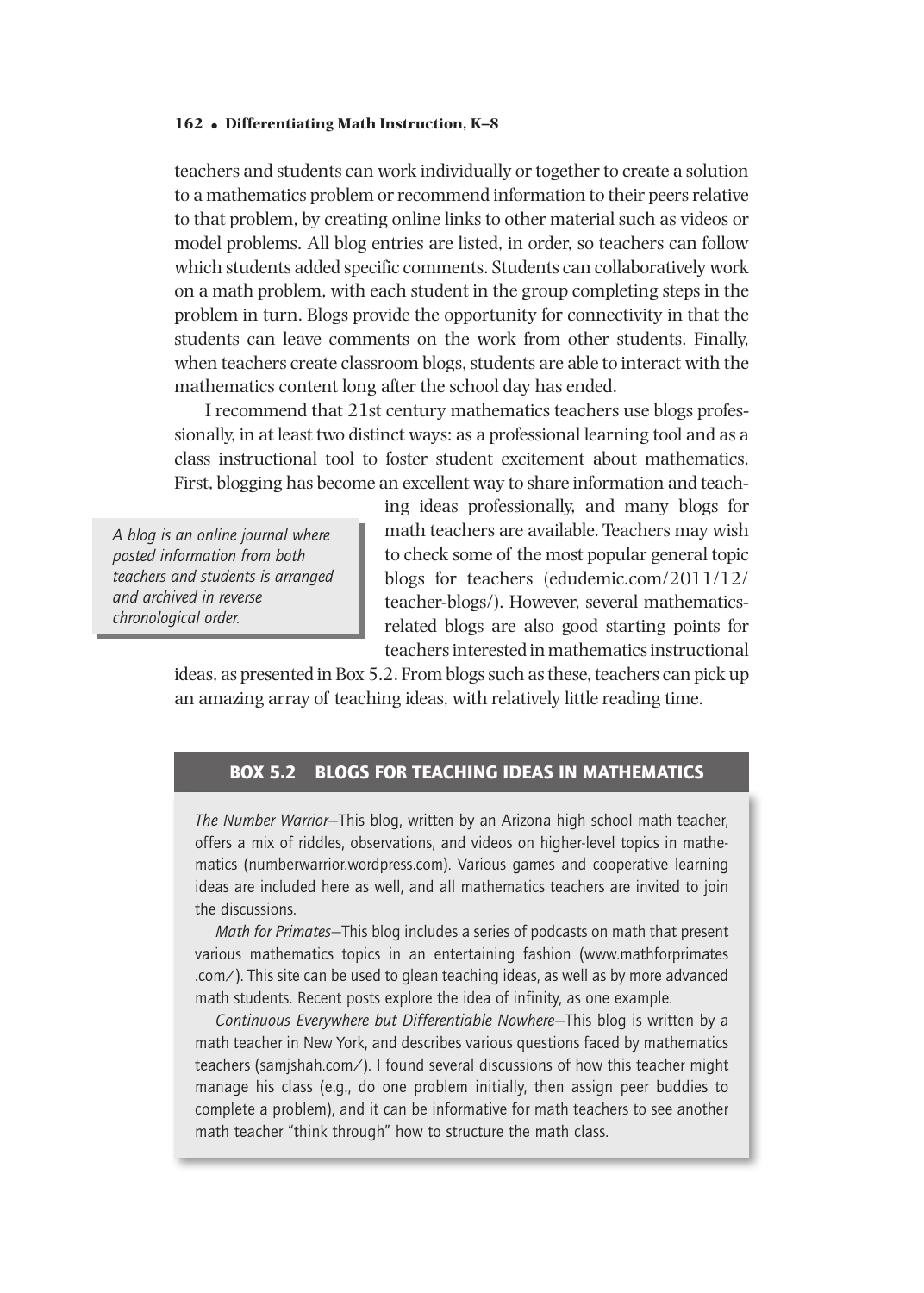*Let's Play Math—*This blog presents a great deal of content on teaching mathematics, including various games and teaching suggestions (letsplaymath.net/).

*I Speak Math—*This blog is written by a middle school math teacher in North Carolina and presents many creative teaching ideas such as creation of a video on operations with fractions, or hold a free-throw competition on decimals (ispeakmath.wordpress.com).

*Keeping Math Simple—*This blog focuses on math pedagogy, and provides many instructional ideas (math4teaching.com/). The blog author/creator, Erlina Ronda, seeks to narrow the gap between theory and practice.

*Math Teacher Wiki—*This is an open wiki that teachers can share ideas on for math instruction (msmathwiki.pbworks.com/w/page/27071816/Math-Teacher-Wiki).

When considering a blog for student use, teachers should realize the value of social learning in the 21st century classroom. The extreme popularity of the many social networking sites available today demonstrates students' desire to be socially connected, and math teachers should certainly tap into that desire for social interaction. A blog is the simplest way to do that.

Utilizing class blogs fills that desire for socially mediated learning by offering high levels of student-to-student interaction focused on the mathematics content (Richtel, 2012). Students are more likely to enjoy mathematics taught in this fashion (Richtel, 2012), and they are much more motivated to complete mathematics homework when it involves collaborative blog postings on the problem or problems under study.

To use a blog as a classroom teaching tool, teachers simply write a note (called a "post") about a particular topic to begin the blog, and then encourage students to respond to that post, with a post of their own. The teacher's initial post might be a general question on a mathematics concept, or an actual math problem for students to discuss. Here is a sample blog post

*Students are much more motivated to complete mathematics homework when it involves collaborative blog postings on the problem or problems under study.*

teachers may use when teaching rounding from the Common Core Math Standards in Grade 3:

*Use place value understanding to round the whole numbers to the nearest 10 or 100. (3.NBT.1)*

Teacher: *Who has an idea about how to round off the number 76? Can anyone explain how we do that?*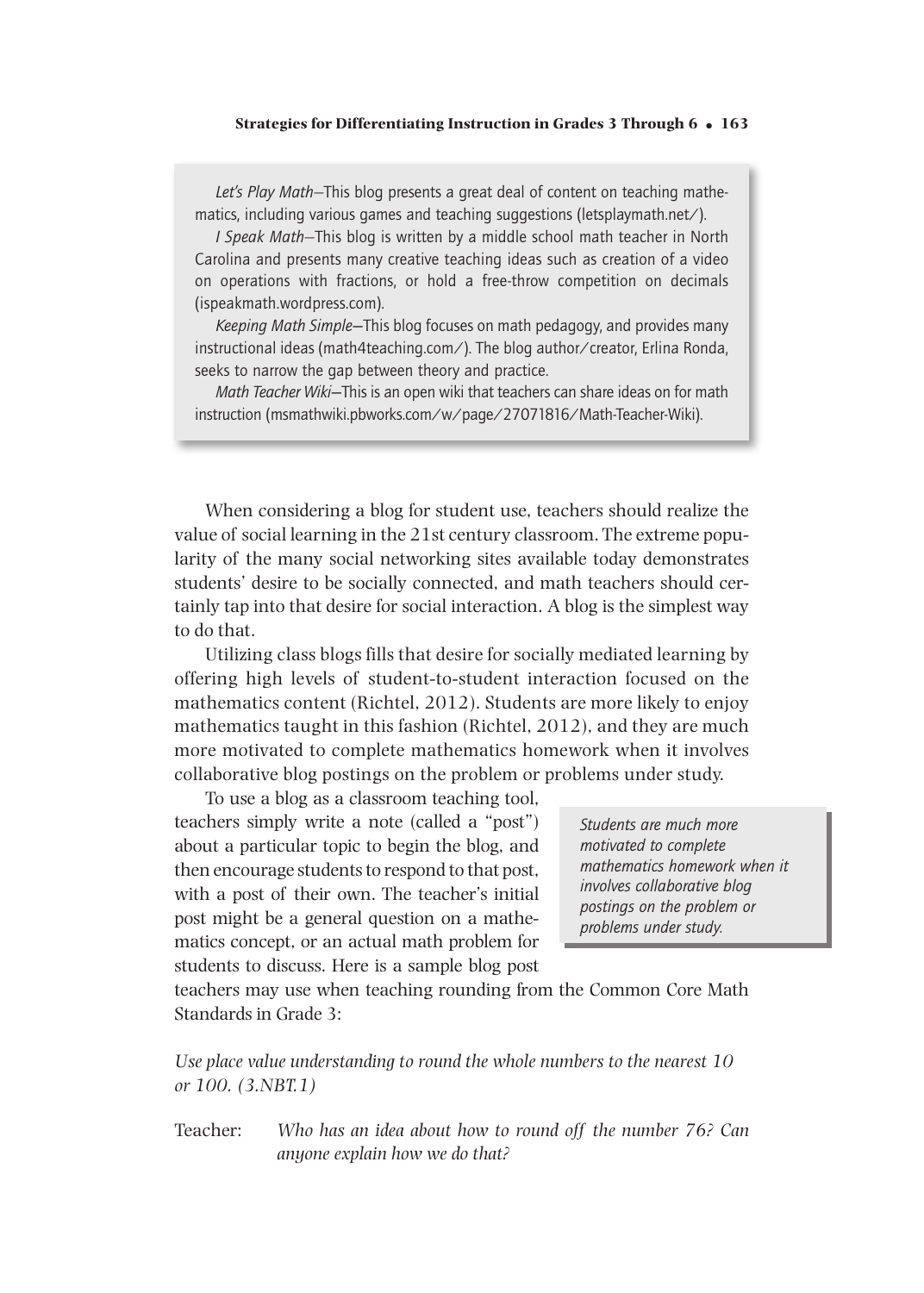Student posts might include a variety of ideas such as:

| Laquisha: I think that the six in the one's place is higher than five so we need |
|----------------------------------------------------------------------------------|
| to round up. That means the answer is 80.                                        |
|                                                                                  |

Billy: *It would be 70. Right?*

Students can then post their responses to the teacher, or respond to other students' comments. Here are several examples.

Stacy: *Laquisha has it right. I think we need to go up to 80, because you go up if the number in the one's place is five or higher.*

Adam: *Laquisha and Stacy are correct. The answer is 80.*

As this simple example indicates, even a general blog discussion tends to be quite collaborative in nature. Further, students, with just a bit of coaching, can be taught to focus on the correct ideas, and ignore the incorrect ones, such as Billy's idea above. Alternatively, students may be taught to gently coach other students on the blog when an error is made. In these ways, blogs can be nonthreatening, and yet highly interactive. Further, blogs are highly accessible as students can log onto blogs via their personal computers, mobile devices, or any other technology tool that has Internet capabilities, either at school or at home. On some blog platforms, students even have the option to "follow" blogs, so that the students would be notified via e-mail whenever there is a change on the blog itself.

Blogs have been used by various educators for many years now, and do tend to increase student engagement and collaborative learning. However, other teachers have not employed this tool. In some cases, the school was not Wi-Fi equipped, or few computers were available for students. Still, this is a tech tool that mathematics teachers should begin to utilize in the class, since it is a 21st century communication skill, and provides many collaboration options. Finally, blogs are fairly easy to set up, even for the uninitiated teacher who has not used this tech tool before. The steps in Teaching Tip 5.2 should help in that regard.

# Teaching Tip 5.2 Setting Up a Math Instructional Blog

## Select a Blog Hosting Site

First, teachers must select a blogging host website for their blog. Some sites are available at no cost, but these tend to be funded by advertising, while others are ad-free. Teachers should also consider the levels of privacy (who can participate in or view the blog—students only or students and parents?), as well as student security. A number of hosting sites are available including: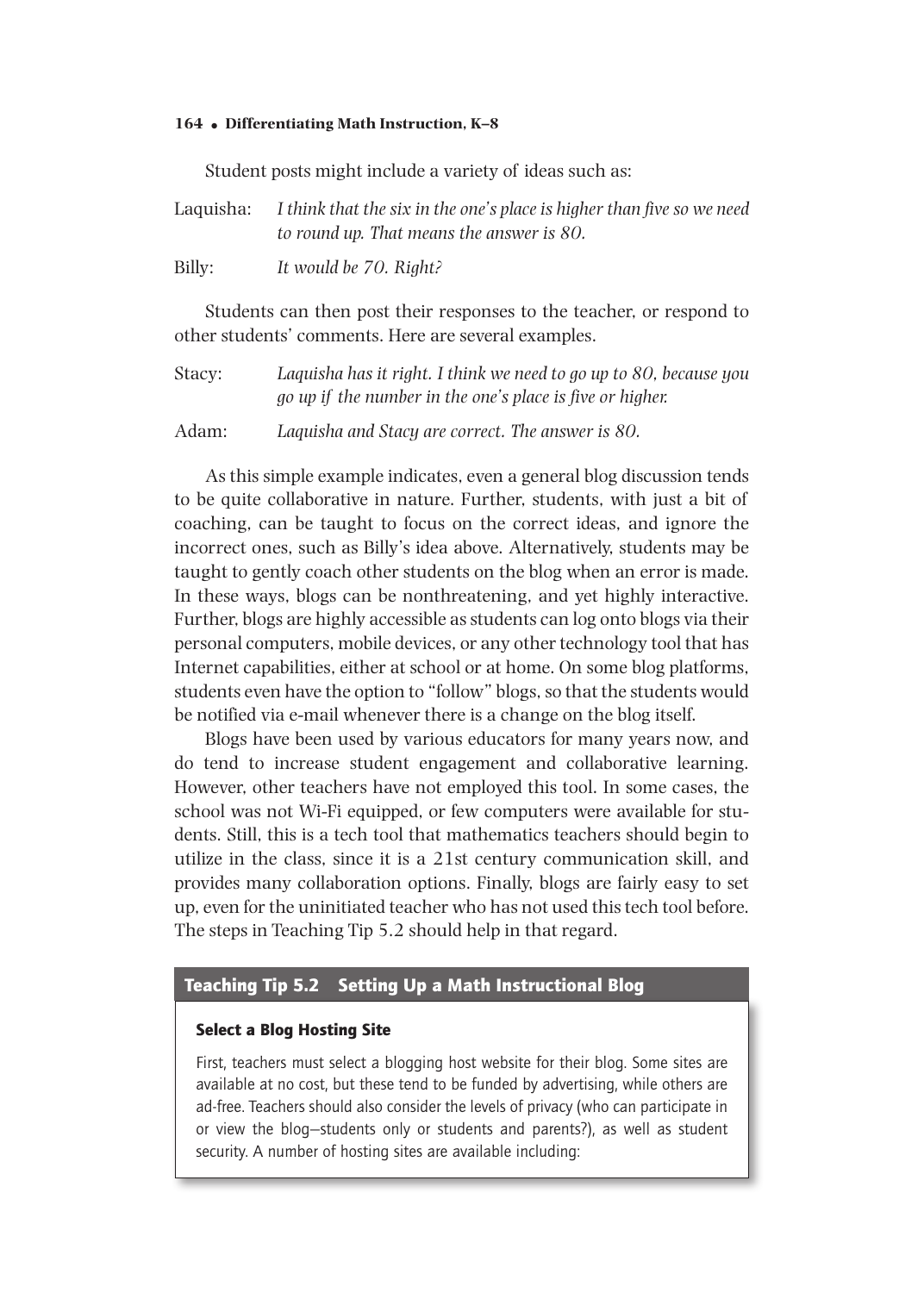www.classblogmeister.com—This is a free website designed specifically for teachers and classroom use. All articles and comments are sent to the teacher for approval prior to being published, which helps the teacher ensure acceptable behavior on the blog. Teachers can also ensure that the site is password protected.

www.21classes.com/—This is a blog host with several options for teachers. A single teacher blog is free for teachers and provides the teacher with a central dashboard for controlling accounts and comments. This free option allows for uploads of videos and images. The blog can be made public or private for the classroom. Regardless of the setting, the teacher has control over which posts are approved and even if certain posts are only approved for certain groups. 21 Classes also offers fee-based programs where students have their own personal blogs monitored by the teacher.

edublogs.org/—Edublog is another host created entirely for educational use. It allows teachers to make their blogs private or public. Edublogs boasts an adultcontent-free site, making it safe for students to browse through the site. There are several options for teachers when using Edublogs. The free version allows students to create their own blog without having an e-mail address. The site recommends that a single teacher use the Pro version, which is \$3.33 a month for 50 student blogs as well. This Pro version has more options for teacher monitoring.

education.weebly.com/—Weebly is a free service for teachers. Due to the emphasis on education, no advertising appears on the blogs. The service is completely free for up to 40 student accounts. The host supports picture, video, document, and photo gallery uploads. All websites (either teacher or student created) have the option to be password protected, offering higher levels of security for parents and teachers. Weebly boasts an easy drag-and-drop editor, making the creation of any site easy.

#### Consider the Blog Audience

Generally, students are more motivated to actively participate in mathematics activities on the blog if the blog audience is larger; a bigger audience fosters excitement about the blog (Richtel, 2012). Blogs that require a student login and password can be secure while allowing a wide audience. Making blogs available to the school and parent community encourages students to think about their audience and how to engage them, and fosters student excitement about using the blog. Ultimately, this will increase students' motivation and commitment to the mathematics discussion.

# Follow Blog Host Instructions

Finally, teachers should follow the hosting and set-up instructions for their particular blog. Again, anyone who currently uses e-mail can set up a blog, but instructions are different on the various hosting sites. I generally recommend that teachers look at one or two of the blog hosts, and watch the tutorial videos

*(Continued)*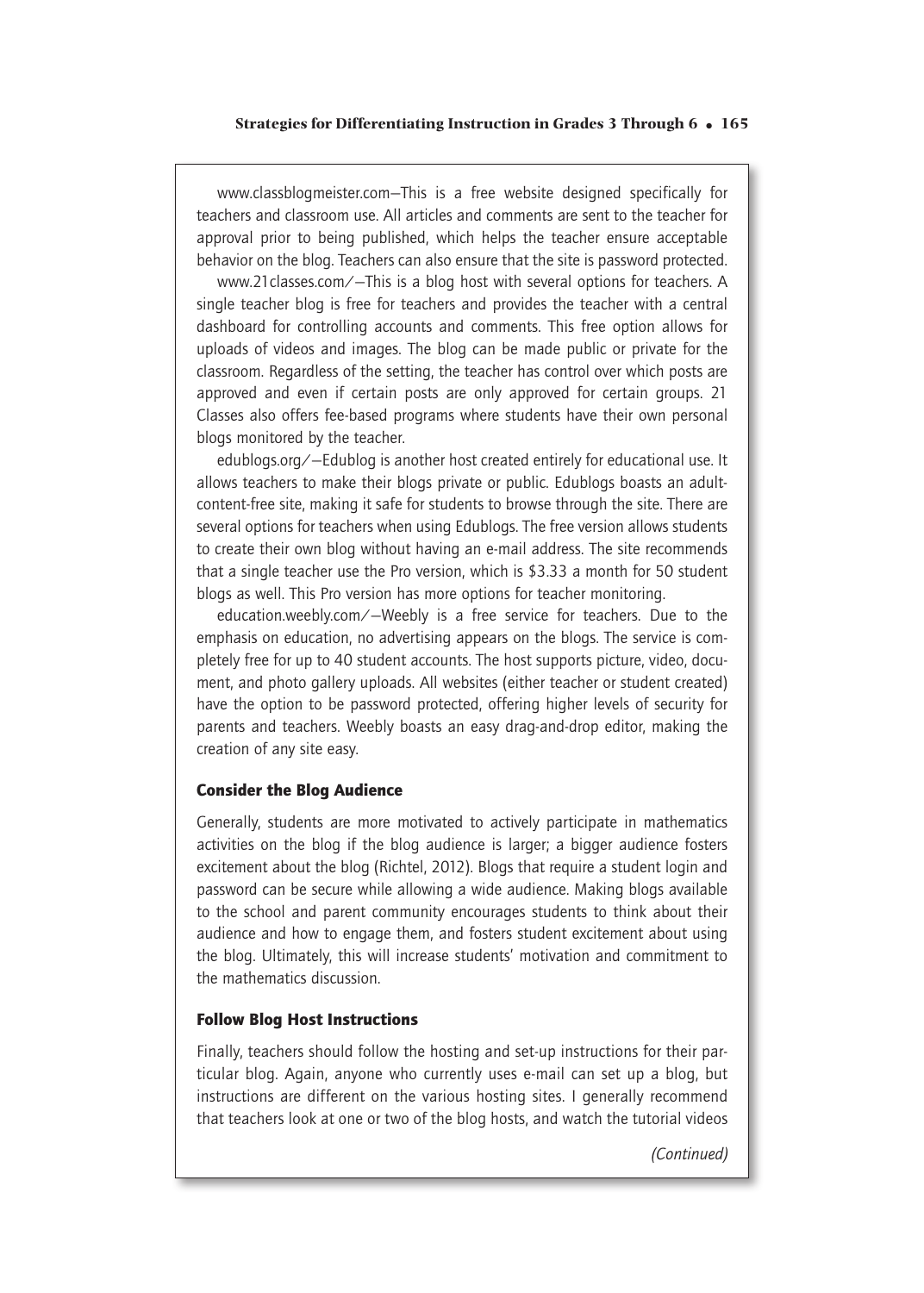## (Continued)

on that website, in order to learn the tips and tricks of that particular blogging host.

# Create the Initial Post

The initial blog post should be something that will engage students' curiosity and motivate them to want to participate. Teachers might initially ask a general question, and, somewhat later, post a specific mathematics problem for students to consider. Links to outside documents, model problems, video demonstrations, pictures, or audio clips can also be included in the blog.

Blogs provide many differentiated instructional options in the elementary mathematics class. For example, blogs allow teachers to make meaningful, content-rich assignments for some students, while still allowing them to provide direct instruction. As one example, imagine a fourth-grade mathematics teacher, Ms. Chang, who is teaching measurement and focusing on the Common Core Measurement and Data Standard (4.MD.3);

*Apply the area and perimeter formulas for rectangles in real-world and mathematical problems. For example, find the width of a rectangular room given the area of the flooring and the length, by viewing the area formula as a multiplication equation with an unknown factor.*

In most fourth-grade classes, both the academic skill level and the learning preferences vary considerably. Thus, Ms. Chang would probably have several students in her class that require extra instruction from her on that standard, while others may have mastered that work and need more challenging work. In order to differentiate instruction, Ms. Chang could use her class blog to make a collaborative, creative assignment. She could require the advanced students to work on the blog, reviewing a link to a video about areas of multishaped buildings (e.g., instances in which students must calculate areas for two or more building sections, and then add those areas together for the total floor area). Those students would view that video, and then post questions and comments on the blog about that type of calculation. Those students might then be required to make up several such area calculation problems, based on rooms within the school. At the same time, Ms. Chang could provide direct instruction for the other group of students. In this manner, Ms. Chang would be able to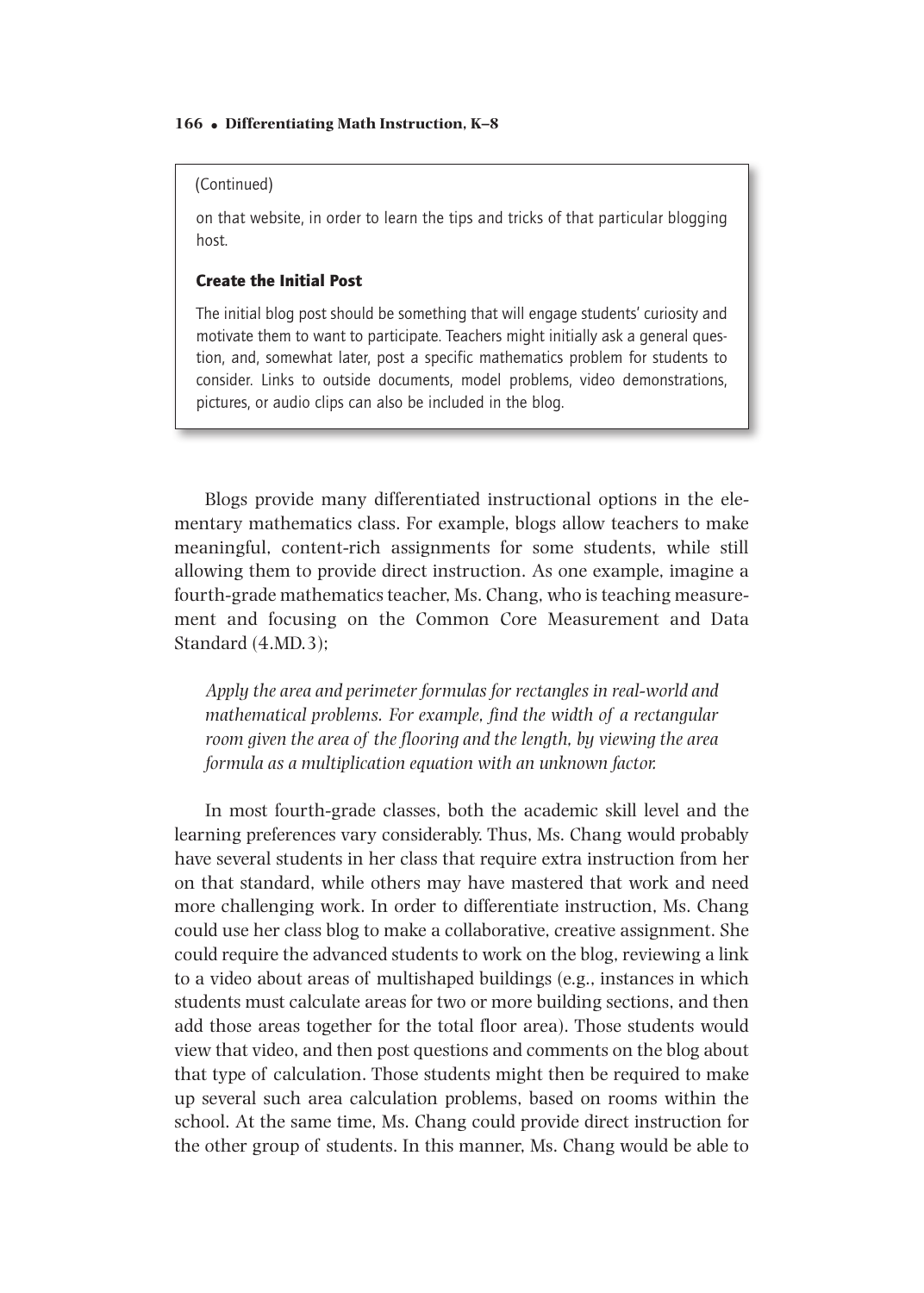differentiate the content through the use of the interactive class blog without embarrassing any students in a class setting.

Blogs can also help differentiate in other ways. Because teachers and students can link any digital document, audio, and video clips to a class blog, many learning options are offered for students with different learning styles that may not be offered in the tradi-

*Blogs make differentiating instruction easier by providing ways to differentiate the class activities.*

tional classroom setting. Material presented in class can be differentiated on the blog by including various presentations of the same math content. For students who may need a more visual representation of the math example, such an example could be posted by the teacher. In contrast, students needing auditory explanations may be referred to a podcast on the content, with a link to that podcast posted within the class blog. In fact, with multiple materials linked to the class blog, students can search for the media selections that best help them understand the math content in a clear manner.

In this sense, class blogs can be used as a time saver. Teachers often note that their actual instructional time in the class is quite limited, and as the example above demonstrates, well-developed class blog assignments can provide teachers with an assignment option for one or more groups of students while leaving the teacher free to work with others.

Blogs can also provide limited options for student creativity. For example, when studying various shapes in mathematics, teachers may have students use their mobile phones to take a picture and upload examples of the shapes they see in the community or in their home. Further, students may be required to post some brief comments on the blog about their shape and why they found it interesting.

# **Wikis in the Mathematics Class**

While blogs do facilitate class interaction, as noted previously, a more effective tech tool for increasing collaboration and joint problem solving in mathematics is the wiki (Watters, 2011b; Wetzel, 2012). A class wiki is similar to a blog in that all students can post contributions to the wiki, and this results in more options for true collaboration on mathematics projects. However, wikis involve much more functionality, and more instructional options than merely class blogs. In fact, a wiki is, essentially, an editable website for the class, and may include class blogs, as well as many other 21st century instructional tools. Wikis can be used as instructional tools in the mathematics class, or they may be set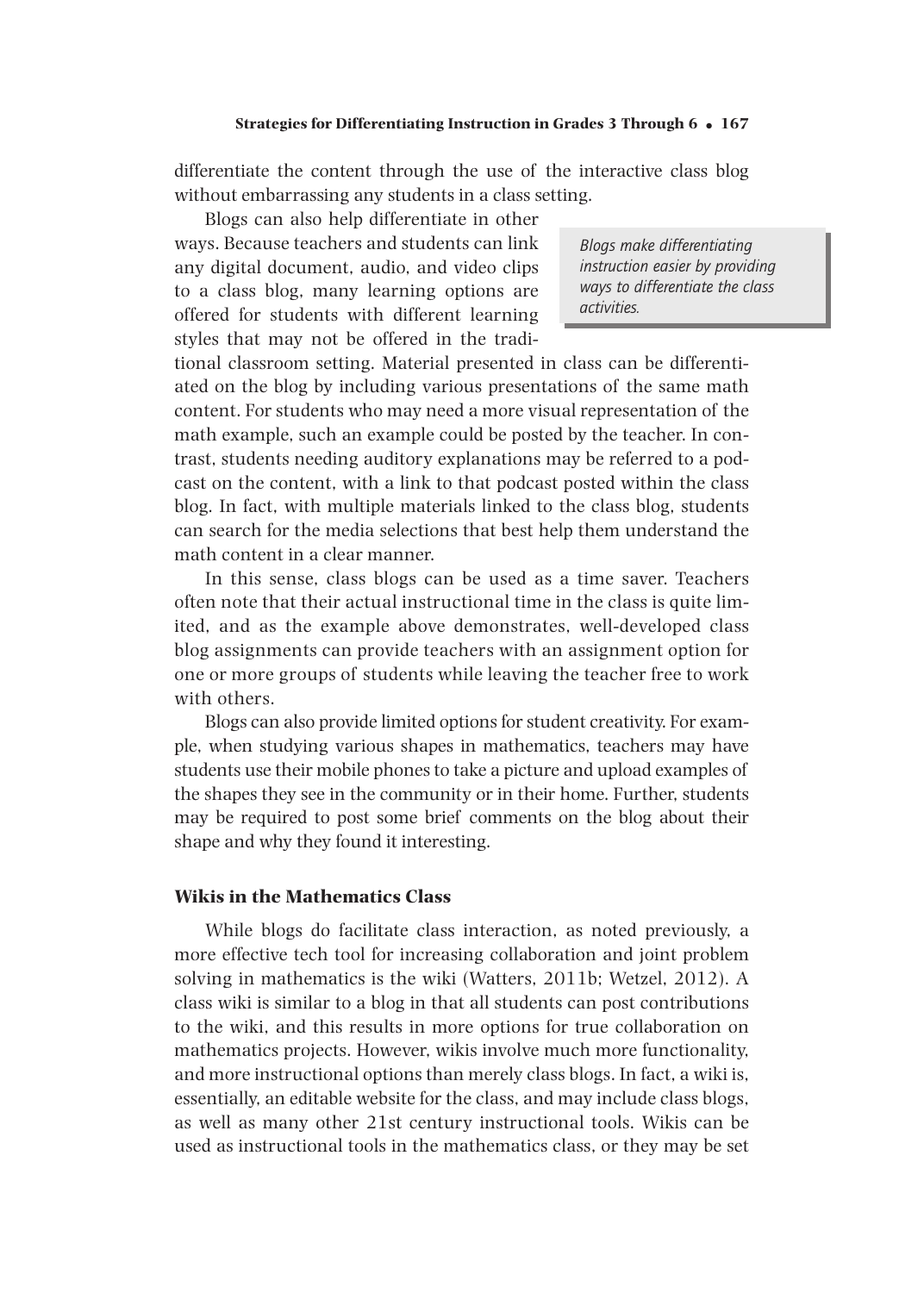*A wiki is an editable website, usually with limited access, that allows students to collaboratively create content and post their work in the form of digital files.*

up as communication tools, to let parents, other teachers, administrators, or anyone else review the work done in their class. Wikis usually involve limited access, in order to protect student identities, but they do allow students to collaboratively create and post

written work, or share digital files, such as digital photos or even digital video projects (Watters, 2011b; Wetzel, 2012).

Wikis, like blogs, have been used in some classrooms since the late 1990s (Richardson, 2010; Watters, 2011b). Some teachers use the class wiki as a combination of a unit syllabus and instructional activities assignments page for math students. Today, teachers can do virtually all of their instruction based within a class wiki, because wikis are so very versatile and can include any type of assignment a teacher might imagine. Box 5.3 presents a number of ideas for using wikis in the mathematics class.

# BOX 5.3 INSTRUCTIONAL IDEAS FOR WIKIS IN THE MATHEMATICS **CLASS**

All of the following teaching ideas for wikis could also be represented by pages within a class wiki. Teachers would set up the parameters for these teaching ideas on a locked wiki page, and then provide unlocked wiki pages for students to work with.

*Problem of the Day—*Wikis can present a teacher-developed problem of the day or a problem of the week, and students can work, individually or in teams, on that problem with reinforcement offered for the first team to solve it.

*Create an Example—*Wikis can provide a location for students to upload interesting images representing mathematics concepts that they take with a digital camera (typically a parent's smartphone) in the local community. Students should be required to write a brief paragraph about the image, and its importance in the mathematics unit under study.

*You Write a Problem—*Working in teams, students can be required to create a sample mathematics problem based on the topic under study, and upload that to the wiki. Others would then critique that problem and perhaps solve it.

*My Math Problems Today*—Students might individually present a mathematics problems that they encountered in their daily lives. Unlike the "You Write a Problem," this assignment involves a mathematics problem of any type and is not related to the unit under study.

*My Math Vocabulary*—On this page, the teacher should input all math terms for that specific unit of instruction, and perhaps any review terms from the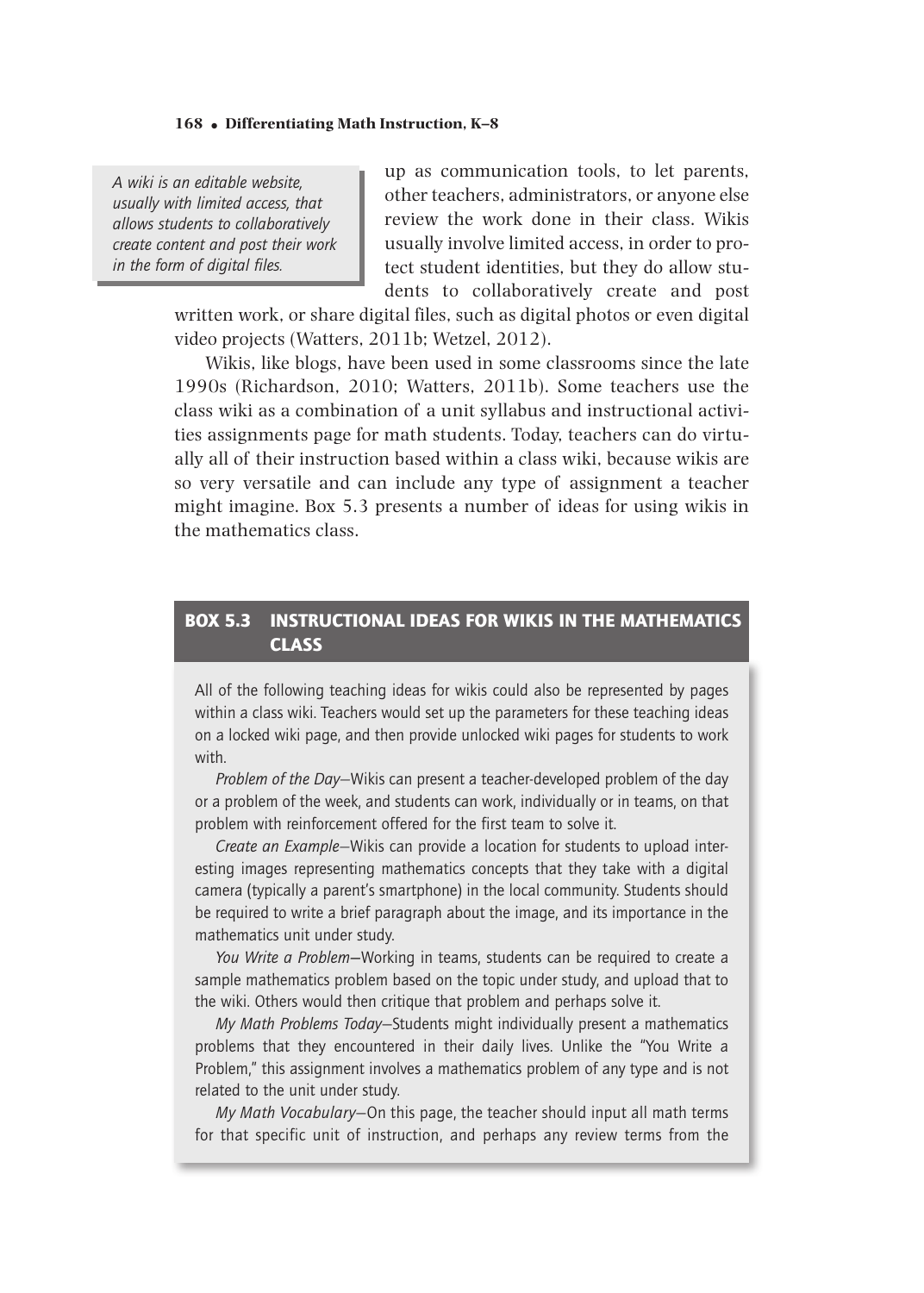previous unit. Students would then be expected to define and provide examples for those terms.

*Around the World Collaboration*—Using a wiki, teachers can help students work with other students anywhere in the world on mathematics problems. For example, students in Utah might share pictures of a mountain valley and a calculation of the rough area of that valley, while students along coastal North Carolina might provide a picture of a sound or river basin, and likewise present an example of the area of that geographic feature. The website iEARN (www.iearn.org) is dedicated to helping teachers around the world connect their classes for this type of collaboration.

As described earlier, blogs preserve students' and teachers' posted comments separately, in chronological order, and while the blog can facilitate some collaboration, students generally cannot work directly on the same mathematics problem at the same time. However, by using a wiki, teachers can encourage a much richer student collaboration, since in the wiki students can actually edit the work of others, rather than merely comment on it. Thus, students can collaboratively solve problems while working within the same digital file in the wiki. The most recognized example of a worldwide wiki is, of course, Wikipedia, a free, online encyclopedia that anyone can contribute to or edit (www .wikipedia.org).

These collaborative and creative options make a wiki a true Web 2.0 tool, since creative collaborative options can be explored in wikis that have not been possible previously. Thus, when a group is working as a small group on a specific mathematics problem, students can and will correct each other's mistakes. This functionality makes wikis an excellent tech tool for increasing the types of collaboration and social learning that students today enjoy. Also, like blogs, most wikis allows teachers to track every posted entry to see who is making entries and who in the class is not, and even in collaborative work, that feature is quite useful for following individual student contributions.

Wikis can also be used to encourage students to publish their own work contributions in a mathematics problem-solving scenario (Wetzel,

2012). Students will quickly get used to editing everyone else's content, and over time, this leads to an online, collaborative community of math learners who serve as a resource for each other. In that sense, wikis will move your students toward increased participation and increased enjoyment of math. Again, students

*With a wiki, teachers can encourage a much richer student collaboration, since in the wiki students can actually edit the work of others collaboratively, while working within the same digital file.*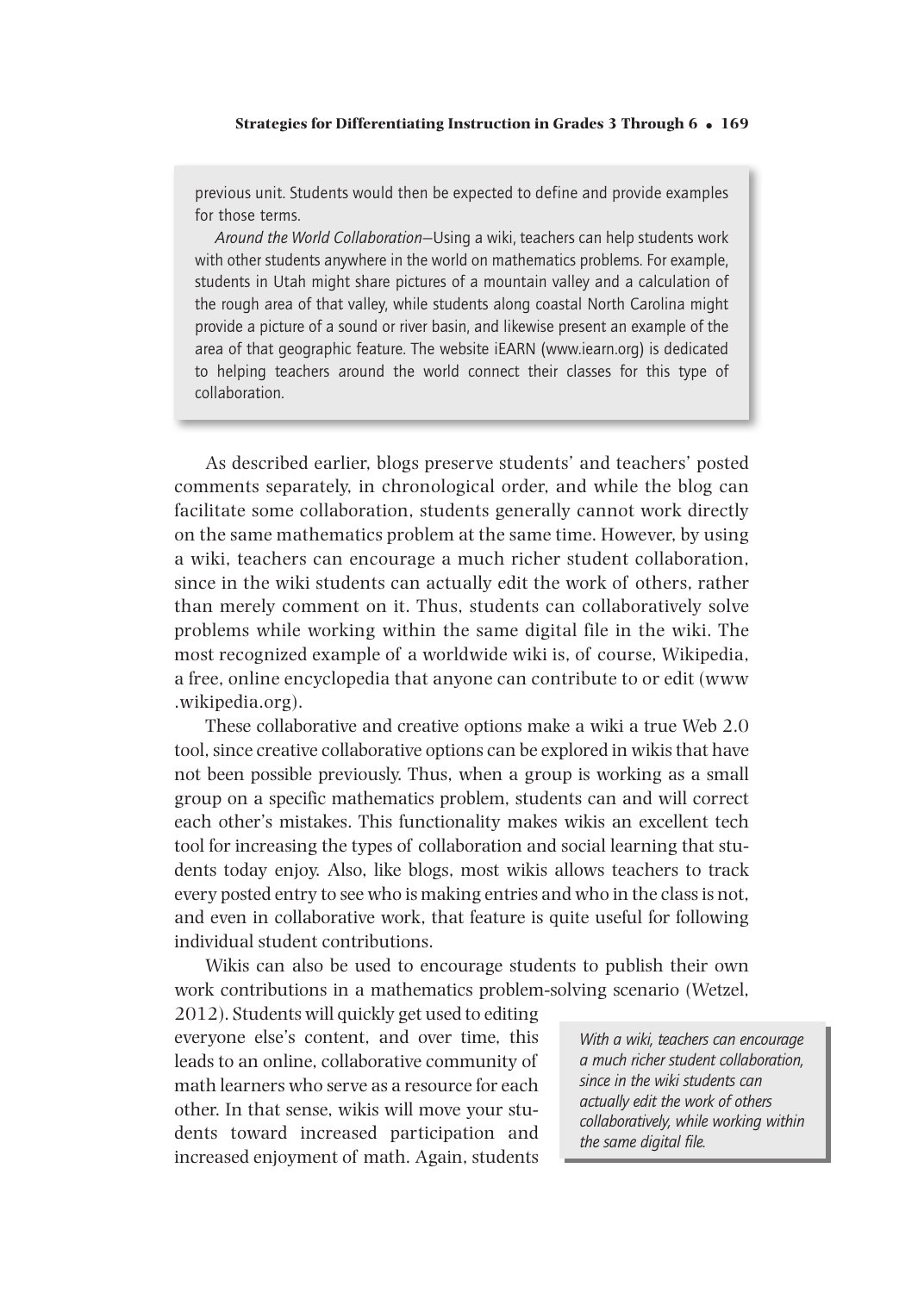are demonstrating by their out-of-school actions that they love social networking, and by using that motivation for increased social exchange in the context of mathematics instruction, teachers can use a class wiki to encourage students to participate more fully in the classroom and while completing math homework.

Further, the skills developed within the wiki truly represent 21st century skills. In developing written or video content for the mathematics wiki, students learn how to work together, sort through information, evaluate information using various sources, create newly synthesized information, and make contributions to the content already on the wiki (Bender & Waller, 2013; Richardson, 2010). These are the skills that will be demanded by the 21st century workplace, and merely using a wiki teaches these skills.

Wikis serve one instructional function better than any other teaching tool: Wikis are excellent for teaching mathematics vocabulary! From the mid-elementary grades and up, mathematics curricula involve developing vocabulary, and many teachers spend some time on math vocabulary in each unit of instruction. In contrast, using a class wiki in math can save that time!

Within the wiki, teachers can merely list the vocabulary terms for the instructional unit and have students define the terms and provide exam-

*Wikis serve one function for teachers, perhaps better than any other teaching tool: Wikis are excellent for teaching mathematics vocabulary.*

ples in the wiki. Students can pick up the definitions for each term as they work through the wiki, while checking the work of their peers. Teachers should merely list vocabulary terms on an "unlocked" (i.e., editable) wiki page, and have the students define those terms. By requiring that such work be completed on the class

wiki, the teacher saves valuable class time. Students still get the content, however, in a manner similar to their use of Wikipedia. Most students enjoy this type of activity and will learn vocabulary terms based on this activity, without the teacher having to take additional class time to teach the vocabulary for mathematics.

As schools today are striving to make Wi-Fi and computers or tablets (e.g., iPads) available, many teachers are considering how to use this Internet connectivity in the math class. A wiki is one of the best ways to do so. In fact, teachers who have never used a wiki previously can set up a wiki for their class in approximately 30 to 45 minutes. Further, the Internet provides many sites that will assist teachers in developing and using wikis. I typically suggest that teachers use the Wikispaces website (www.wikispaces.com) for setting up a class wiki, since that service is free for teachers (see Figure 5.1).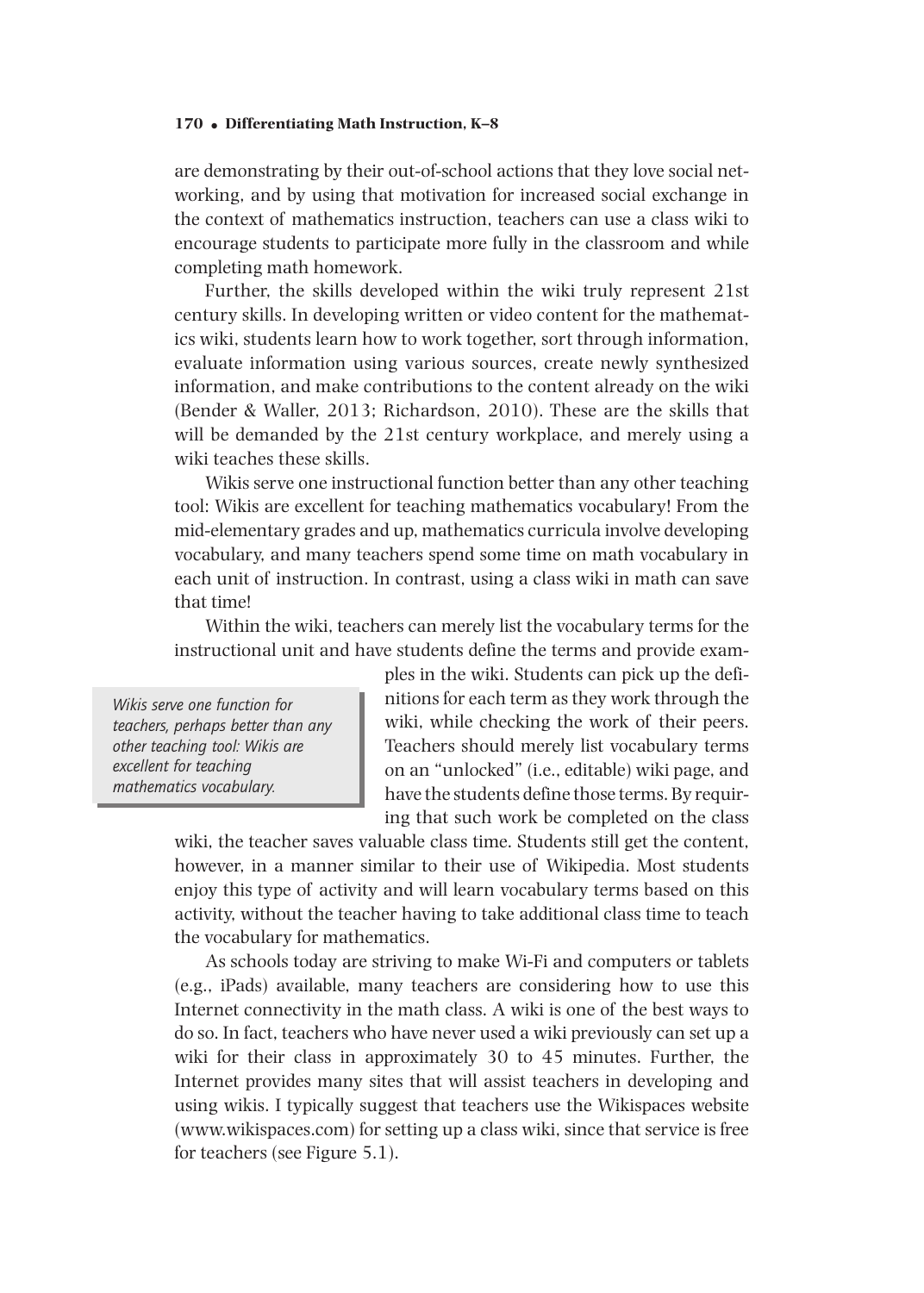| Wilspaces - Wikis for Teache X |                                                                                                                                                                                                                                                                                                                                                 |                                                                                        |                |
|--------------------------------|-------------------------------------------------------------------------------------------------------------------------------------------------------------------------------------------------------------------------------------------------------------------------------------------------------------------------------------------------|----------------------------------------------------------------------------------------|----------------|
| C                              | Www.wikispaces.com/content/teacher                                                                                                                                                                                                                                                                                                              |                                                                                        | ☆ 3<br>$\circ$ |
| Wisdom -                       |                                                                                                                                                                                                                                                                                                                                                 | - B Go - B News C Products - B - H - 6 @ Gadgets - G Cool Stuff - 18 Useful - 83       | 田              |
|                                | Wikispaces<br>Education<br>This will be<br>the class they<br>remember forever<br>Wikispaces makes managing your dass a<br>breeze, with tools to handle day-to-day<br>work and features to tackle the special<br>activities you've only dreamed of.<br>Get a free, private, secure space for your<br>class today.<br>Sign up and start your wiki | Are you a student? Right this way ><br>History<br>American Revolution<br>$0.001$ (2.0) |                |
|                                |                                                                                                                                                                                                                                                                                                                                                 | Join 6,955,248 students and teachers                                                   |                |

Source: Wikispaces  $\odot$  2012 Tangient LLC

Today seven million teachers and students are already using Wikispaces for their class wiki. In order to help you learn how to use this wiki, we recommend that you review brief videos from the Wikispaces homepage (www.wikispaces.com/content/wiki-tour). While the actual steps in setting up a wiki for a math class vary depending on the website you choose, the general steps in Teaching Tip 5.3 should help you get started on your class wiki.

# Teaching Tip 5.3 Creating a Math Wiki for Your Class

# Select a Wiki Name and Password

Begin by going to the Wikispaces website (www.wikispaces.com/site/for/teachers). There you may select the option to set up a free wiki (toward the lower right of the homepage). Next you will be asked to select a username, password, and a Wikispace name.

# Select Your Security Level

Student security is critical as students begin to use the Internet, so I suggest that teachers create a private wiki, which only class members and school administrators can view or edit. Later you may wish to make the wiki available to parents for viewing only (not editing). The private wiki option is free for educators.

*(Continued)*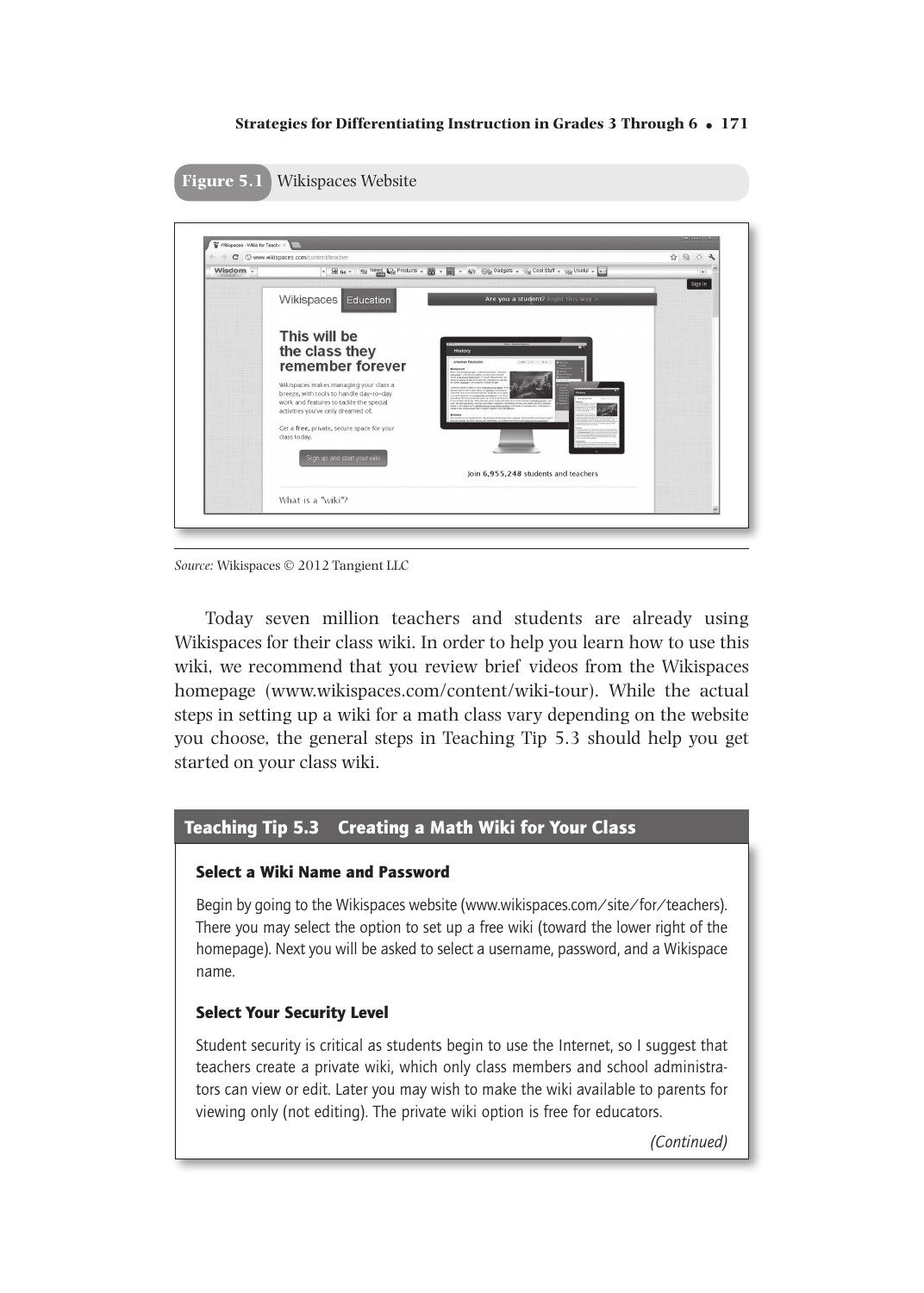# (Continued)

# Create a Wiki Homepage

As the first page within the wiki, you should create a homepage that includes a brief introduction to the class and other basic information. Teachers first create a title for the wiki at the top of the homepage, using the "Heading" function at the top of the page (select "Level One Heading)." That will bold the heading and increase its size.

Next, I suggest that a title page should have an opening or introductory paragraph. This should be a paragraph-long description of the content and purpose of the wiki. You should phrase this paragraph as an "interest grabbing" paragraph, and using questions is very appropriate.

# Add Videos or Digital Photos

The goal of the wiki homepage is to excite the interest of the students, so teachers should add a set of interesting photos or videos on mathematics related to the topics that will be studied. You may also add another heading such as "Recommended Videos," or "Problems you will soon learn about!" Below that heading you will put links to videos you select that can grab students' attention, or examples of problems to be studied. You can find interesting math videos on many of the websites previously mentioned or on YouTube, TeacherTube, PBS.org, or the Discovery Channel. Generally you should select shorter rather than longer video segments (3- to 10-minute video examples).

# Add a Navigation Option

Next, you should select a navigation option, since you will add many more pages to your wiki. The navigation option lets students know how to get from one page to the next. In the edit bar at the top of the page is a button called "wedgets." Click that, and a list of options to add to your wiki will open, one of which is "add the navigation tool." When you click that, a navigation tool will be added at the bottom of the page you are on that will allow you or your students to navigate to other wiki pages.

#### Create Locked and Unlocked Wiki Pages

Now you are nearly finished with the homepage, and you now need to lock up the content that you don't want students to edit. In most cases, teachers don't want the students (or anyone else) to edit the content on the homepage, so that page of content needs to be locked down. While many wiki pages are available for students to edit, the homepage generally should not be.

To lock a page in a wiki, move the cursor to the top right of the edit bar, over the series of dots, and click there. Then you are presented with options, one of which is "Lock" this page. Click that once you are completely done with your homepage. You will need to repeat that "lock" for each page you want locked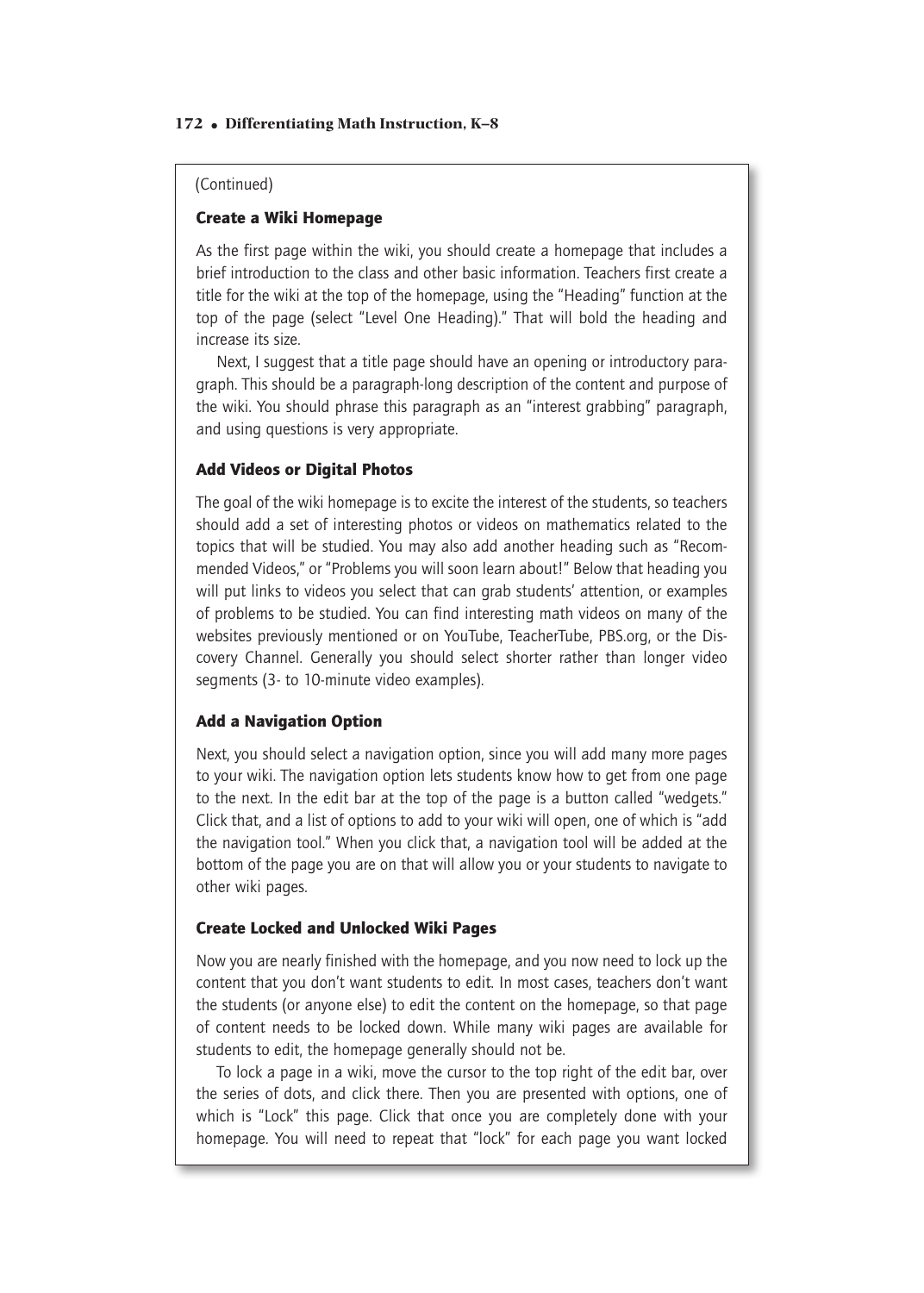down. As creator of the class wiki, you will always have the option of unlocking any page for your own edits. However, you will need to lock it down again at the end of that process.

## Create Other Wiki Pages

Next, you will need to create additional wiki pages on the math content that students can edit. These "unlocked" pages allow students to make creative contributions to the wiki. One of these should be a vocabulary page, discussed previously in text, and Box 5.3 presents a series of instructional ideas, each of which could be a separate page in your class wiki.

# Adjust the Look of Your Wiki

There are a variety of options to change the color of items or the background color of your class wiki, and you should play with those options over time. Teachers can use the "edit this page" tab in the tool bar at the top of the page to manipulate text, change fonts, and adjust spacing for each page. While this is not really essential, a nicer looking wiki can be more engaging for students.

# Invite Students and Parents to Join Your Class Wiki

Once your wiki is ready, teachers must invite students to join the wiki using the "User Creator feature." In some cases, teachers can sign their students up directly, and that is preferable to the invitation process. After using two or three wikis for the initial instructional units in your math class, you can consider inviting the parents to join the wiki as observers. This can foster a great deal of good will for you, and it is almost guaranteed to improve the parents' perception of your instructional skills.

I always recommend, as a student safety option, that at least one other educator be included on a class wiki. This might include administrators, department chairpersons, or other school leaders, who would not really follow the wiki, but might access it from time to time. This can serve as a useful oversight function if anyone ever raises a question about any of the content on the wiki.

Differentiating instruction using a class wiki is relatively easy, because any differentiation option you can use in the general education classroom is likewise an option for the wiki. However, since wikis allow students to participate in their learning through actual creation of content for the wiki, students will tend to segregate themselves somewhat, based on their learning styles, preferences, and strengths, as they complete activities collaboratively within the wiki framework. In that sense, differentiated instruction begins to take place almost without teacher input, when instruction is based in a class wiki.

For example, interpersonal learners may be more inclined to work together on an online of a geometry problem, whereas students who are more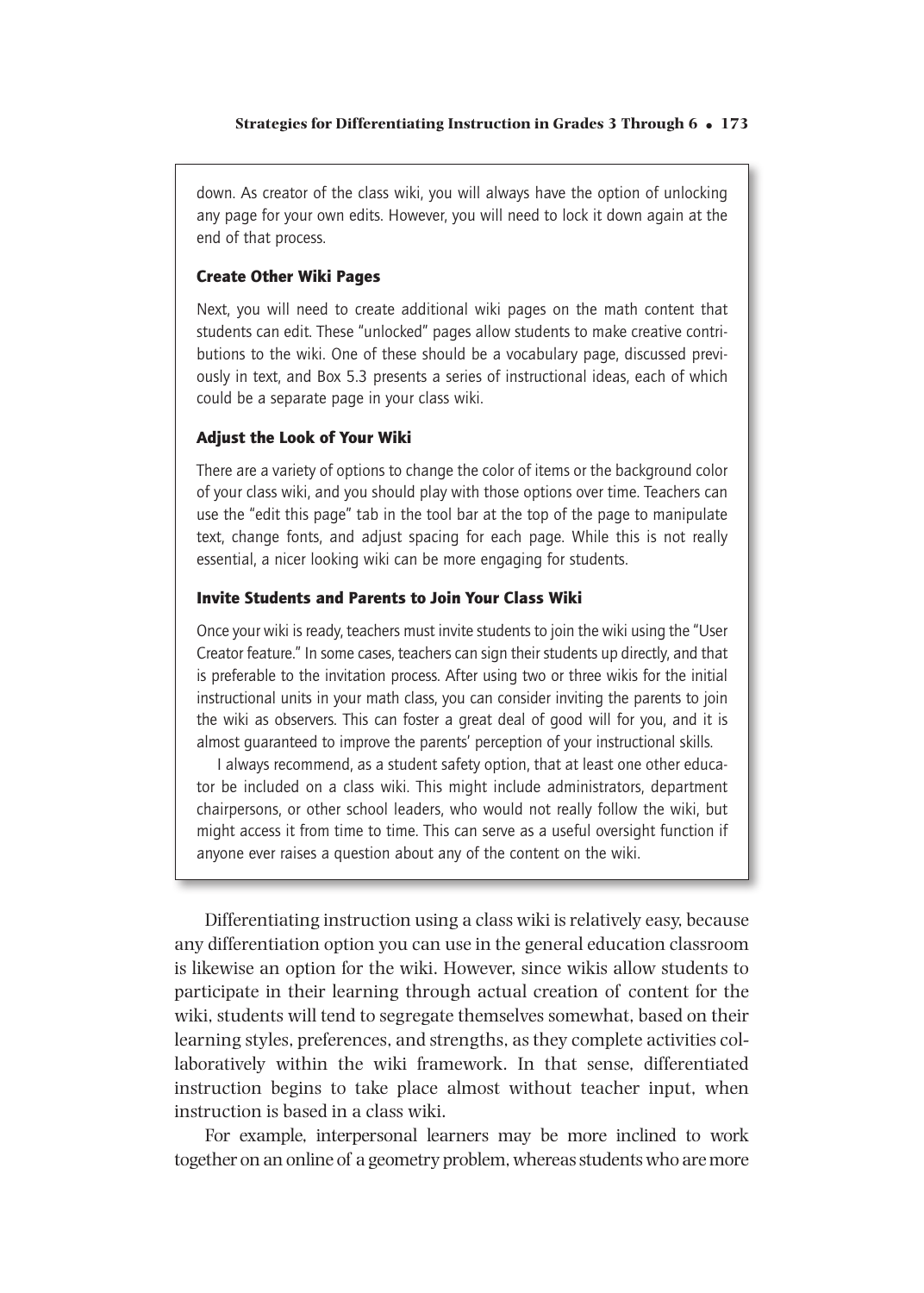*Since wikis allow students to participate in their learning through actual creation of content for the wiki, students will tend to segregate themselves somewhat, based on their learning styles, preferences, and strengths.*

inclined to movement-based learning may wish to work together and develop a "walk-through map" of the geometric problem. Either of those could be used to generate a digital video-tape that could then be uploaded to the class wiki. As this example illustrates, students will have many options to exercise their learning strengths when wikis are used within the math class.

## **Calculators in Mathematics: A Running Debate**

For years, teachers of mathematics have debated and even decried the use of calculators in mathematics (Fahsl, 2007; National Mathematics Advisory Panel, 2008). Some teachers in elementary, middle, and high school allow or encourage the use of calculators, whereas others discourage such use, based on concerns that calculators may ultimately impair a student's instant recall of math facts. Some teachers suspect that use of calculators may even impair the student's deeper understanding of mathematics.

Clearly, as students progress into higher mathematics including problem solving, their knowledge of math facts becomes critically important, and most students do ultimately reach some level of automaticity (instant memory) for math facts. In later mathematics, when the emphasis in the mathematics lessons may have shifted away from calculation and math facts into more complex problem solving, such automaticity greatly facilitates success in math. However, many students with learning disabilities and others who are struggling in math may not have achieved automaticity in basic math facts (Foegen, 2008; L. S. Fuchs, Fuchs, Powell et al., 2008), and the use of a calculator for certain functions in mathematics may be desirable for struggling students.

The Common Core Mathematics Standards, and in particular the Standards for Mathematical Practice, allow for the use of calculators (see Standard 5, in Box 1.1 of this book). However, this should not be taken to mean that students should not learn their basic math facts. The National Mathematics Advisory Panel (2008) reviewed research on the use of calculators and found little support either for or against the use of calculators in the math curriculum, though the report did note that use of calculators in lower grades was a serious concern among algebra teachers. The report further cautioned that to the degree that use of calculators impedes development of automaticity with math facts, the student's fluency in computation would be adversely affected.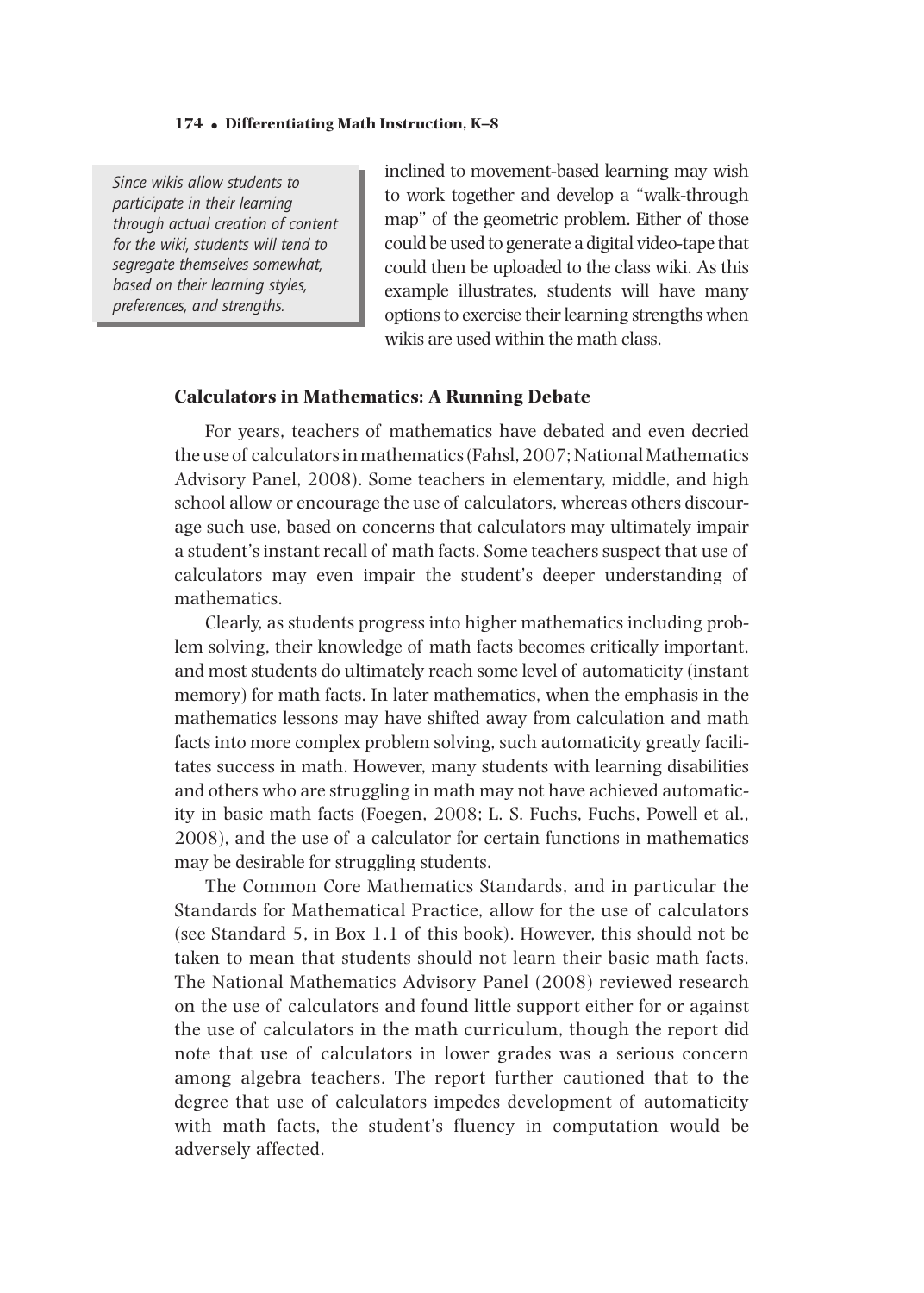With these concerns noted, caution is advised concerning the use of calculators in mathematics, and teachers who allow the use of calculators should judicially consider appropriate use of these technology supports. Fahsl (2007) suggested that students be allowed to use calculators on only certain types of tasks (e.g., on checking work that has already been completed or solving complex problems). However, if the aim of a particular mathematics lesson involves automaticity in math facts, the use of calculators should not be allowed.

# **DIFFERENTIATED INSTRUCTION FOR DEEP CONCEPTUAL UNDERSTANDING**

As noted previously, the cognitivist perspective suggests that students construct their understanding of new math concepts based on previous knowledge and various supports provided by the teacher relative to new content material. In addition to the tech-based strategies above, a number of other strategies are used as scaffolds within this cognitivist perspective to help students construct mathematical understandings in the mid-elementary grades. The strategies presented below exemplify the types of instructional practices recommended today, ranging from graphic instruction for math facts, to various strategies for problem solving in the mid-elementary grades.

# **Graphic Instruction for Times Tables**

Instead of rote memory for learning the times tables, representational examples or even concrete examples can also help. Woodward (2006) described a graphic example for teaching times tables, based on conceptual and representational manipulation of previously derived facts. Specifically, in teaching the higher times table facts, students might be taught to utilize what they already know and from that derive the correct answer. When a student is confronted with the fact  $7 \times 8 = ?$ , and he or she already knows that  $7 \times 7 = 49$ , the student can derive the necessary math fact by thinking the problem through based on what is already known. The problem of  $7 \times 8 = ?$ may be conceptualized on a number line as demonstrated in Figure 5.2.

# **Pattern Times Tables Instruction**

The Common Core Math Standards clearly emphasize patterns in mathematics (see Math Practices Number 7 in Box 1.1, Chapter 1), and times tables are an excellent vehicle for pattern-based teaching. In fact, teachers have discovered that for many children it is critical to start with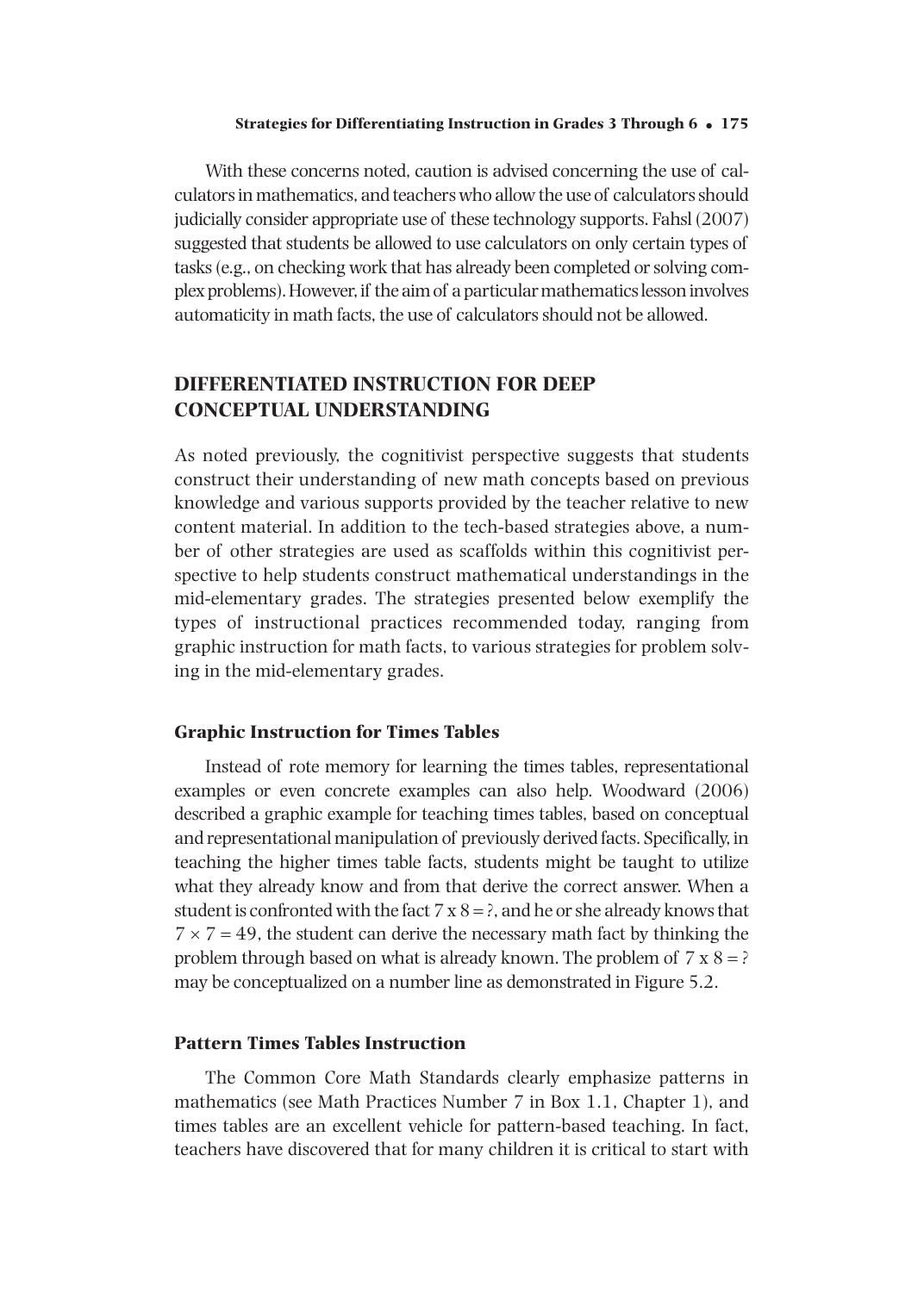

easy patterns prior to moving into more difficult patterns (Lock, 1996). As an example of a skill progressing from easy to more difficult, consider instructions in times tables (multiplication math facts). Rather than teaching the times tables in order (1 x table; 2 x table; 3 x table; 4 x table, etc.), as is typically done, teachers can teach the multiplication patterns fact from easy to more difficult by teaching the 1 x table and the 2 x table, followed by the 5 x table and the 10 x table. This is easy because students can be taught (or may already know) the one and two levels, and may even be able to count by five or by 10. Thus, the first tables taught tend to be confidence building and easy to memorize.

Next, one might teach the "squares" pattern (i.e.,  $3 \times 3$ ;  $4 \times 4$ ;  $5 \times 5$ ;  $6 \times 6$ , etc.). Then, the teacher might emphasize the commutative property in reversed problems ( $3 \times 4 = 4 \times 3$ ). Next, the teacher might produce a multiplication chart of math facts of all the multiplication tables from one through 10, and use that to illustrate how many facts in the new times tables the student already knows from the lower times tables. Thus, the times tables can be made easier by teaching from easy to more difficult patterns.

## **Process Mnemonics for Computation**

Another tactic that facilitates differentiated instruction in computation is based on process mnemonics (Higbee, 1987; Manolo, 1991; Manolo, Bunnell, & Stillman, 2000). Mnemonics are acronyms or sentences that may be used for assisting with memory tasks, and this tactic has been used for many decades in reading instruction. For example, simple process mnemonics have been used as reminders of processes in a variety of language arts tasks over the years (e.g., "'i' before 'e' except after 'c' and when sounding like an 'a' as in neighbor and weigh"). However, little use has been made of process mnemonics in math instruction, until the last several decades (Manolo et al., 2000).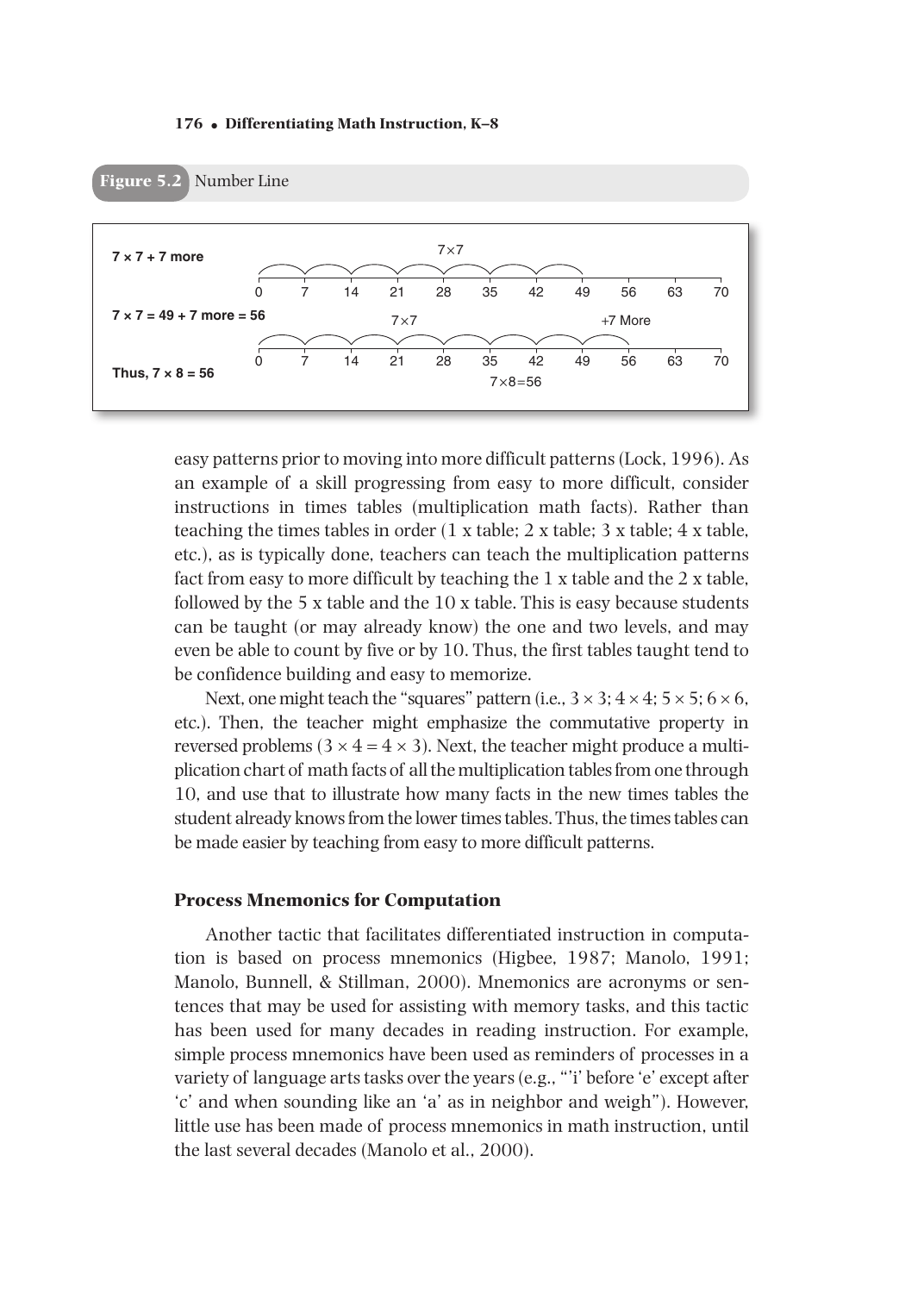Mnemonics are used in Japan to summarize the organization and the process of problem solving (Manolo, 1991; Manolo et al., 2000). Manolo and his coworkers (2000) hypothesized that since process mnemonics had been shown to be an effective teaching tool for students with normal abilities, it could hold promise for use with students who are struggling in math.

Process mnemonics utilizes representations of constructs in math that assist students with memory. In one research study, Manolo and others (2000) found they could engage students more actively in the mathematics process by presenting numbers as "warriors" and mathematical operations as situational military stories to teach the rules and procedures necessary for numerical addition, subtraction, multiplication, and division of whole numbers and decimals. Several example adaptations of this tactic are presented in Box 5.4.

# BOX 5.4 Process Mnemonics Examples

## Process Mnemonics for Teaching Decimals

Subtraction: The process mnemonic for subtraction of whole numbers and decimal fractions tells students to imagine that the two numbers are different sets of warriors doing battle. The digit on each warrior denotes his strength. Warriors to the left of the decimal point are ranked, and those to the right of the decimal point are not ranked. To fight, the warriors must be lined up ranked against ranked and unranked against unranked in battle—this reminds the students to line up the decimal places prior to subtracting. The top group of warriors in the subtraction problem is designated the defenders and the bottom group is the attackers. The attackers can be recognized because they have their swords drawn (i.e., the minus sign in the problem).

| 24.6    | defender |
|---------|----------|
| $-12.7$ | attacker |

––––––––

When subtracting, if the defender's strength in any column (i.e., the number in the top row) is less than the attacker's strength (the number in the same column on the bottom row), the defender has to be increased by ten in order to do battle. The consequence of this is that the next defender has his strength reduced by one. For example,

| 24.6                                | changes into | $23.6 + 10$ |
|-------------------------------------|--------------|-------------|
| $-12.7$                             |              | $-12.7$     |
|                                     |              |             |
| Students then solve for the answer: | 11 Q         |             |

Addition: Addition problems are presented as the warriors getting into a boat (Manolo, 1991; Manolo et al., 2000). The addition sign is the mast and the line

*(Continued)*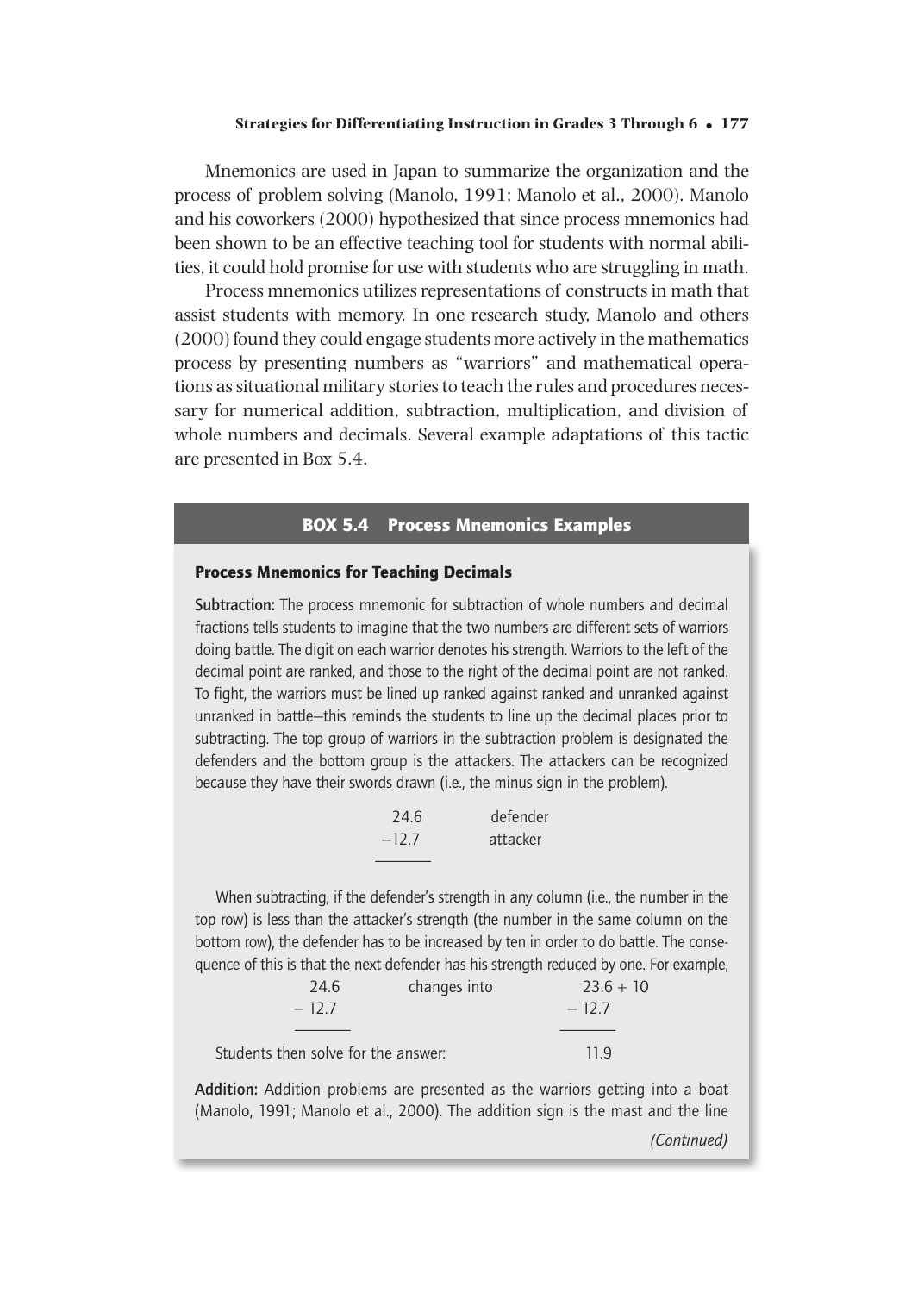#### (Continued)

below is the boat itself. Students should be taught that the warriors (numbers) to the left of the decimal point are ranked and those to the right are unranked, just as in the subtraction example above. They must always line up the lines of warriors ranked with ranked and unranked with unranked. If there is an unranked warrior lined up in the same column with a blank on the right of the decimal point, then the student should put a zero in that blank space, since a warrior with a rank of zero really doesn't matter and doesn't affect the outcome at all. In that type of situation, the problem changes as follows:

| 39.4     |         | 39.40    |
|----------|---------|----------|
| $+12.45$ | becomes | $+12.45$ |
|          |         |          |

If the numbers have no dots, then students could put dots to the right of the warrior farthest to the right, and then line up the warriors by using the dots. Finally, they would solve the problem.

| + 9 | becomes | $+9.$ |
|-----|---------|-------|
|     |         |       |

Multiplication: Multiplication problems are presented as warriors at a meeting to exchange battle strategies (Manolo, 1991; Manolo et al., 2000). The warriors in the bottom set are the "experts," and are found next to the X or "times" sign. Each of these "X-perts" must meet each of the members of the group of warriors on the top row to teach them their "special battle techniques." For example, in the problem below, the "×-pert" 4 must meet with the 7, 5, 6, 8, and 3 of the top group. Students should be reminded to place ranked above ranked and unranked above unranked when they first copy down the problem. Multiplying the respective numbers and then writing the answers below the line produces the products of their planning meetings. The skills of the warriors become more specialized the farther left they are. Placing zeros whenever the student moves on to a more specialized warrior marks these specialized results.

| 386.57        |
|---------------|
| $\times$ 23.4 |
| 154628        |
| 1159710       |
| 7721400       |
| 9035738       |

Students should be shown how to count all the unranked warriors and then count that many places from the right to the left of the final answer to place the decimal point in the answer correctly. See the example below.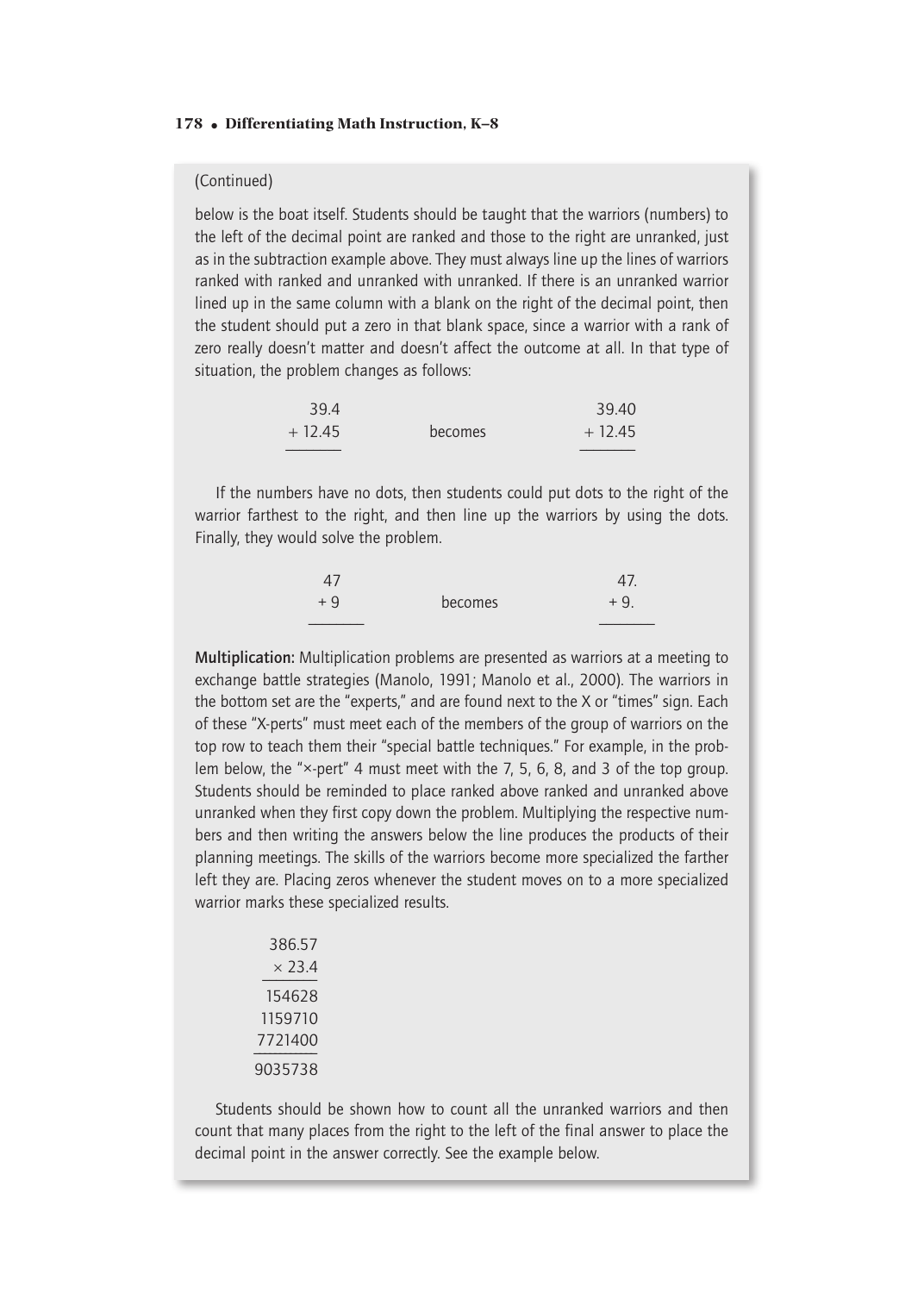386.57 (In this problem, the student would count 3 unranked warriors)  $\times$  23.4 154628 1159710 7721400

9035.738 (Thus, the 3 unranked warriors mean that the student should place the decimal between the 5 and 7 in the answer.)

Division: In division, the students are told to imagine the warriors standing in front of a rack of various pieces of armor (Manolo, 1991; Manolo et al., 2000). Each warrior is trying on a set of armor inside the cupboard, and the cupboard is represented by the long division symbol itself or  $\sqrt{\phantom{a}}$ . However, only ranked warriors may try on armor, so if the divisor has a dot (or a decimal), the dot must be moved all the way to the right. Also, the dot in the cupboard must be shifted the same number of places to the right. Thus, division problems are changed as indicated below.

 $.08\sqrt{34.26}$  becomes  $.08\sqrt{3426}$  with all the decimals shifted two spots to the right.

Additional pieces of armor can be added to the rack if there is not enough armor already in the cupboard to shift the decimal the number of spaces needed. Students should be told that a decimal above the cupboard separates "expensive" armor from "inexpensive" armor. The warrior tries on the first piece of armor (in this problem, the size of that piece of armor is 3) and finds that it is too small to fit a big warrior (who in this problem is size 8). Therefore the warrior gets the next piece also, and the size now becomes 34. To tell how well the armor fits, the students should use a multiplication chart to look under the warrior's size (8) and go down that row in the table to find the size of armor closest to size 34 but not more than 34. Students should write the "measure of fit" below the armor piece in the question, then go across the table to find the number of times the warrior fitted the armor (in this example, it is 4).

Students should be told to write that number above the armor size in the cupboard, above the second digit in 34. At that point the student will have 4

written: <sub>08</sub> / 3486

32

To find out how much of the armor was not used, students should subtract the "measure of fit" from the pieces of armor being tried on. This leftover number (in this case, 2) should be checked to make sure it is not larger than the size of the warrior. The next piece of armor is then brought down from the cupboard and the warrior tries it on, looking for the "measure of fit" once again. This process is repeated until the warrior has tried on each piece of armor.

*Source:* Adapted from Manolo, 1991; Manolo et al., 2000.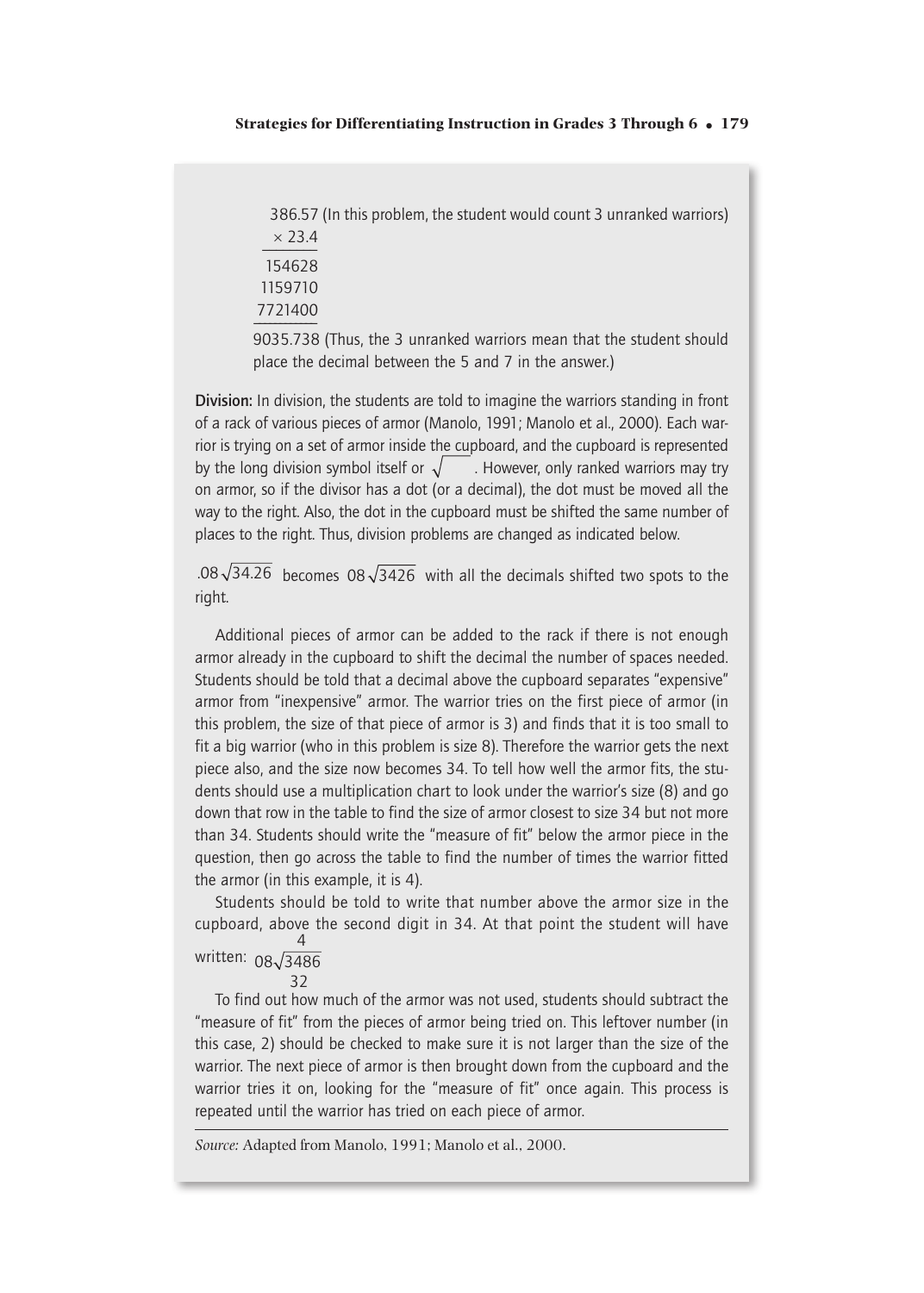Various research over the last two decades has shown that process mnemonics such as this is very effective for students with difficulties in math (Higbee, 1987; Manolo, 1991; Manolo et al., 2000). This tactic increases students' motivation in that the use of "warriors" makes math operations seem similar to many of the movies and video games that are so popular today. The metaphors involving warriors and their battles facilitate better retrieval of correct procedures.

Another reason why process mnemonics is so effective is that this tactic actively engages numerous fundamental mental principles of learning and memory, including organization of the constructs, association with well-understood concepts (e.g., warriors have enemies and battles), attention, and visualization. Higbee (1987) also suggests that process mnemonics provides structure that makes better sense to students. It uses concrete associations to like abstract symbols into a cohesive combination of relevance. For these reasons, teachers moving into differentiated math classes should consider using this innovative tactic for either tear-out or mainline instructional groups.

#### **Visualization**

As noted previously, there does seem to be a relationship between visual processing skills in the brain and number sense and early mathematics readiness skills. For that reason, various researchers have explored the use of visualization in mathematics instruction (Foegen, 2008; Sousa, 2008). Visualization has been used to problem solve from the midelementary grades and up (Foegen, 2008), and the visualization tactic allows a teacher to cognitively guide the student during the math problem, and thus help the student to bridge the gap between concrete or representational understandings, and more abstract problem solving. In fact, teaching children how to visualize the problem graphically when problem solving can help them to make sense of the problem and develop increased abstract thinking ability. Thus, the intentional construction of an "image" of the problem will typically enhance a student's conceptual understanding of the problem.

Several researchers have suggested a cognitive guided inquiry method to assist students in visualizing problems (Behrend, 2003; Foegen, 2008). All children, including children who may struggle in math, have some natural problem-solving abilities, and Behrend (2003) suggested that teachers begin with the problem-solving strategies that students generate naturally. From that basis, teachers will use a series of focused questions to help students visualize the problem more completely. In this technique, the teacher asks focused questions that draw the students' attention to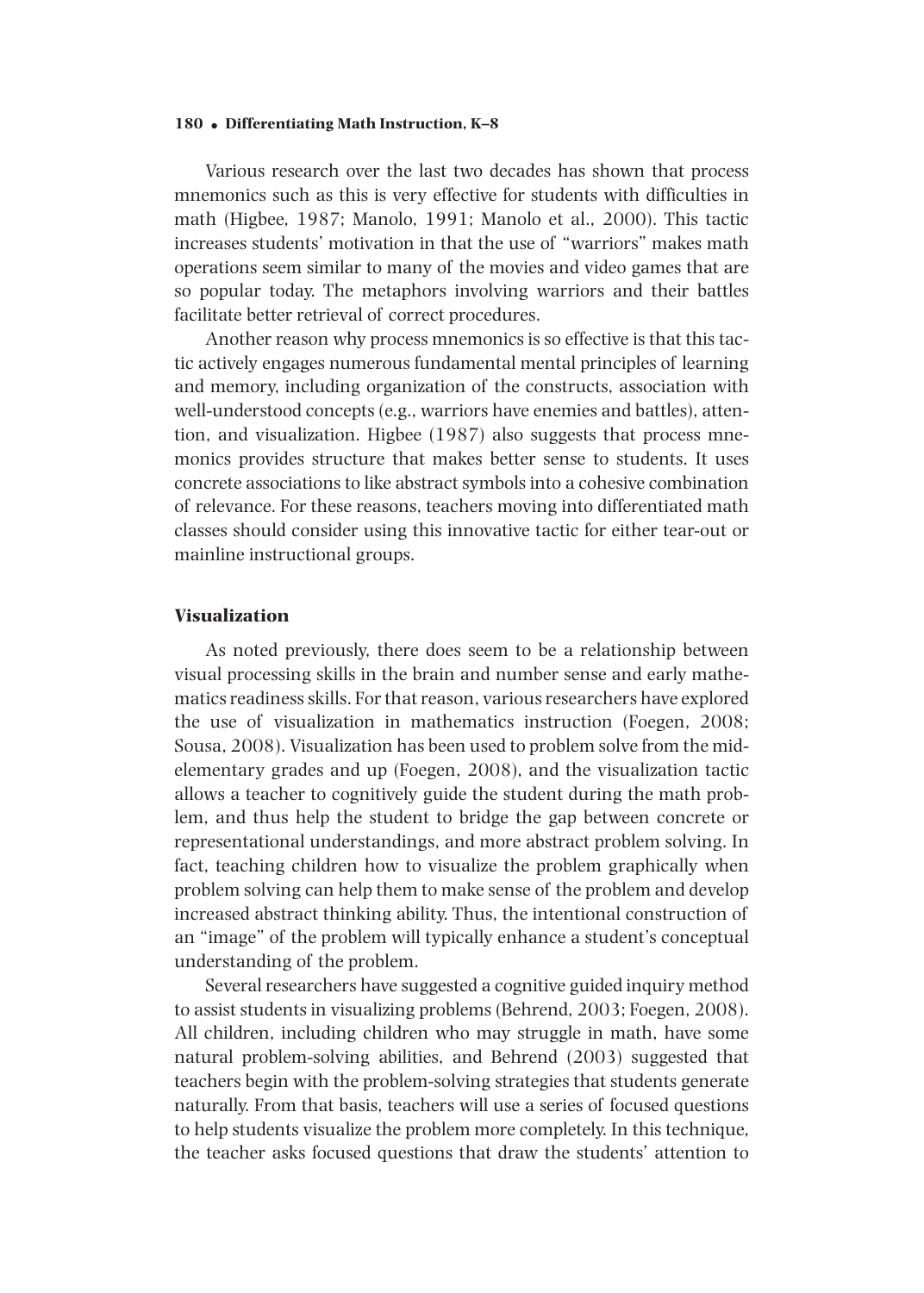various aspects of the math problem. As an example, a series of such focused questions is presented in the teacher-student dialogue in Box 5.5.

# BOX 5.5 Cognitive Guided Visualization Example

#### Problem:

Maria has 4 bags of cookies. There are 3 cookies in each bag. How many cookies in all?

# Dialogue:

| Teacher:                                    | Jay, tell me about how you got your answer of 7.                                               |  |  |
|---------------------------------------------|------------------------------------------------------------------------------------------------|--|--|
| Jay:                                        | I didn't really know how to do it so I said 4 and 3 makes 7, so 7 is my<br>answer.             |  |  |
| Teacher:                                    | Does that tell you how many cookies there are? Would you like me to<br>read the problem again? |  |  |
| Jay:                                        | OK.                                                                                            |  |  |
| Teacher:                                    | Think about it. There are 4 bags of cookies. Got that in your head?                            |  |  |
| Jay:                                        | Yeah. (He might grab for counters.)                                                            |  |  |
| Teacher:                                    | And there are 3 cookies in each bag.                                                           |  |  |
| Jay:                                        | Three in each bag?                                                                             |  |  |
| Teacher:                                    | Yes, 3 cookies in each bag.                                                                    |  |  |
| Jay:                                        | OK, so I need some more of these [counters].                                                   |  |  |
|                                             | (Jay puts 3 "cookies" in each of 4 "bags" represented by circles on                            |  |  |
|                                             | a piece of paper.)                                                                             |  |  |
| Teacher:<br>So, how many cookies are there? |                                                                                                |  |  |
|                                             | (Jay counts the "cookies" and finds that )                                                     |  |  |
| Jay:                                        | There are 12 cookies!                                                                          |  |  |
| Teacher:                                    | That's right! There are 12 cookies in all.                                                     |  |  |

As shown in this dialogue, the visualization begins with students' natural attempts to problem solve. Next, teachers should ask focused questions to assist students in understanding the problem more thoroughly in order to help them visualize it. Over time, being reminded of the conditions in a particular type of problem coupled with visualization of the problem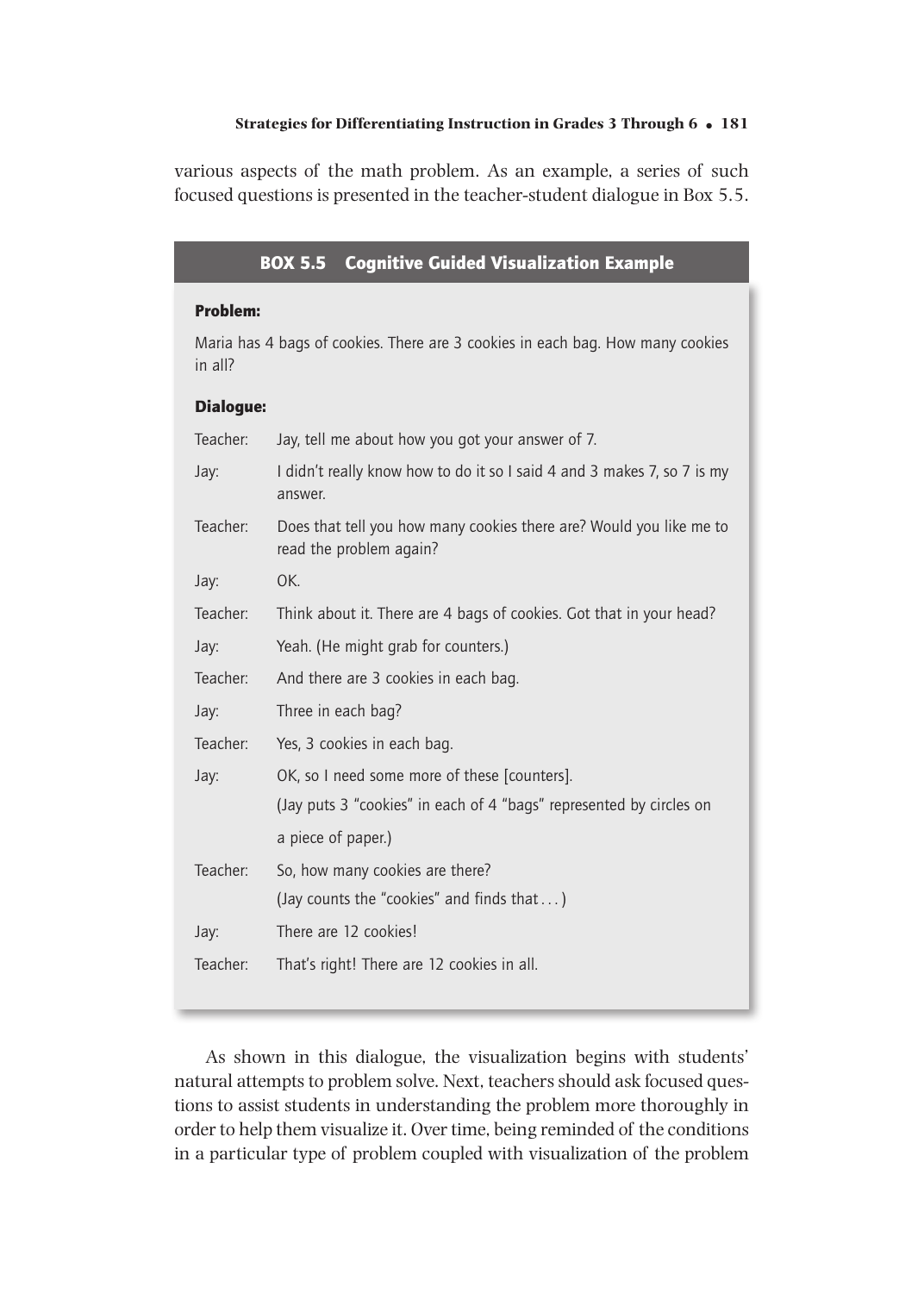will strengthen a student's problem-solving ability. The use of visualization also helps students generalize these newly awakened problem-solving strategies. Further, focusing on problem visualization even allows students to solve multiple-step problems that include extraneous information, because the visualization assists students to attend to only relevant information (Behrend, 2003; Carpenter, Fennema, & Franke, 1996).

Thus, instead of automatically assuming that their own answer is wrong—as many struggling students do—students can become more confident in justifying how they arrived at their own answer. When students explain their own answers to others, they and others can often spot errors that have been made and correct them. The group work basis of this tactic makes it very effective in a differentiated math class, as either a tear-out tactic or as a tactic for use with the mainline instructional group.

The implementation of cognitively guided visualization is simple, but it will be different for every student or group of students. First, working in a small tear-out group, the teacher would provide a problem for the students to consider. Next, the teacher should allow students to solve the problem in their own way. Then, the teacher will have the students share the strategies they used. Finally, using focused questions with students who got an incorrect answer, the teacher should guide them through the visualization process to arrive at the correct answer. In fact, after students have participated in this method, it should be possible for the teacher to use students for the final step above—having students ask the "guiding" questions. Initially, this should be done under the supervision of the teacher, but as students become fluent in this technique, it is possible to use this in a tear-out group, with an experienced student doing the guiding.

Behrend (2003) used this strategy to assess whether visualization would foster more accurate problem solving in two elementary-age students who were having difficulty in math. The two students explored a problem similar to the one in the dialogue above, and each devised a strategy to answer the problem. Each answer was incorrect. By encouraging one student's desire to explore mathematics and teaching the other student to "think more and guess less," Behrend demonstrated that those students with math deficits could be taught to use visualization to make sense of the word problems. They learned how to model the problem situation using manipulatives to aid their own visualization, and were thus more actively engaged in the problem than they would have been had the problem been presented merely as a paper-and-pencil task. Further, when errors were made, they were able to realize where and why their own problem solving broke down and to see how to solve future problems correctly.

As this example illustrates, cognitive guided visualization is a technique that can assist students in moving from concrete or representational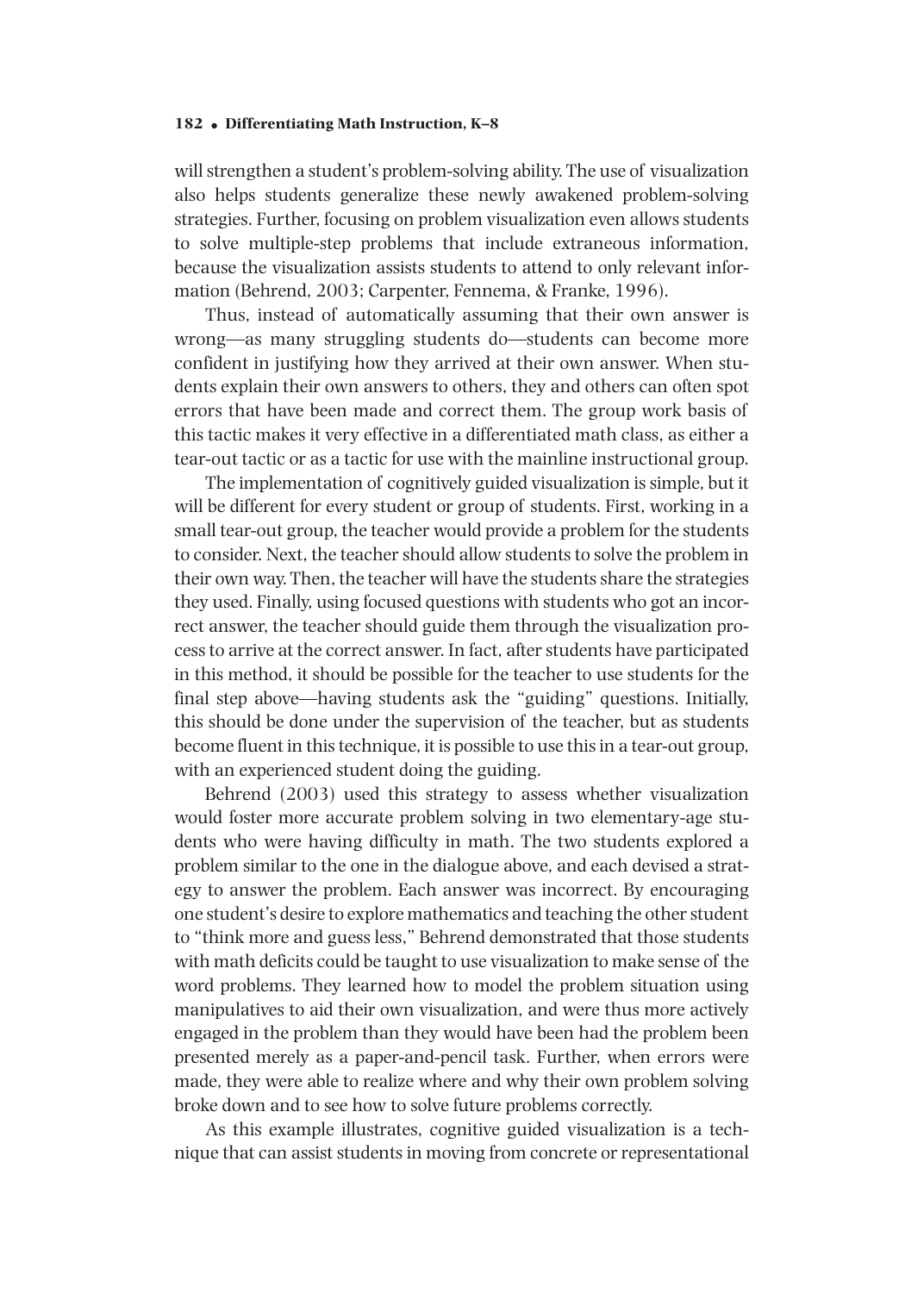mathematics toward deeper, more abstract thinking (Foegen, 2008). Also, research has shown that these techniques result in greater conceptual understanding of math than merely rote memory or static, "practice sheet" types of instruction. Clearly, this is the direction emphasized by the Common Core, as discussed in Chapter 1.

# **Teaching Cue Words**

In helping students understand word problems, many teachers begin by teaching certain cue words that represent operations. Words such as

"more than," "less than," "extra," "gave away," and "add" often represent specific operations, and learning these can be a first step in problem solving. In fact, in almost all word problems, certain terms are used that are suggestive of various operations, and word problems generally involve translation of these cue words into mathematical opera-

tions. Many teachers find that students are more motivated when they are taught that solving word problems really involves a "secret code" or set of cue words that the teacher can teach them. Because these words do not always have the same meaning in all word problems, teachers should caution students to verify their interpretation of cue words by other information within the problem. At the very least, the teacher can assure students that the cue words "often indicate" a particular operation.

Initially, during instruction involving cue words, the teacher should select only problems in which the cue words mean the obvious operations. The student in Grades 3 through 5 should be trained to use the cue words and write a "number sentence" to represent a single operation problem. Then multiple operation problems that require multiple number sen-

tences are introduced. When grading this work, teachers may wish to assign a certain number of points to correctly identifying this number sentence independent of points awarded for problem solution.

Teachers using the cue word strategy may wish to prepare a poster of these cue words and place it in front of the class, and refer to it

often when discussing word problems. When a word problem is initially read in class, the teacher should challenge the students to find the cue words in the problem. Each of those should then be investigated to determine its meaning in that particular problem.

*Many teachers find that students are more motivated when they are taught that solving word problems really involves a "secret code" or set of cue words that the teacher can teach them.*

*Cognitive guided visualization is a technique that can assist students in moving from concrete or representational mathematics toward deeper, more abstract thinking.*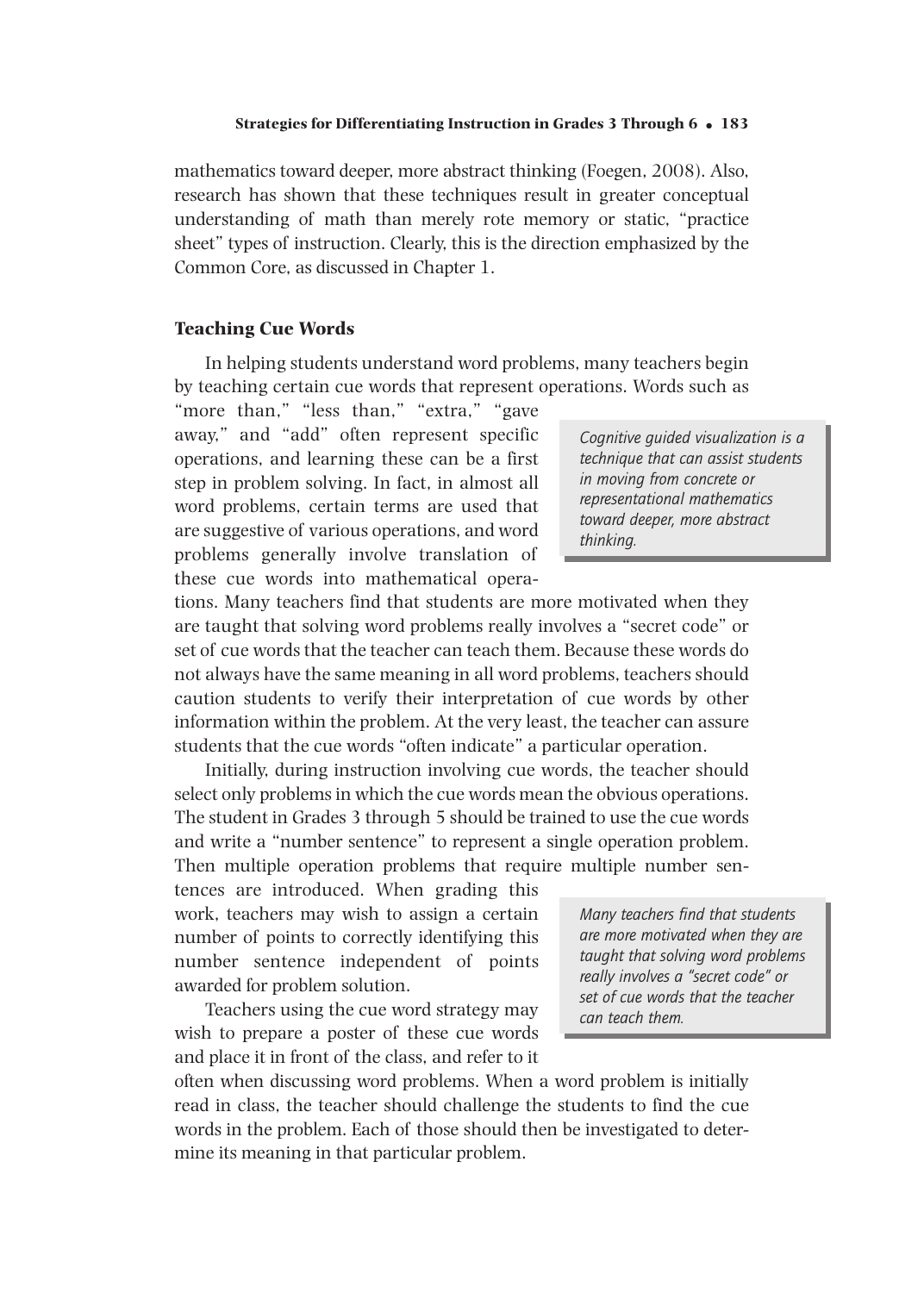Finally, teachers should require that students complete some problems in which the cue words represent different operations from those they typically represent, and offer instruction on how the meaning was changed based on sentence construction in the problem. Initially, however, the teacher should present a simple word problem. Here is an example:

*Both Alonzo and his sister, Mia, had an opportunity from the teacher at school to take home some extra crackers. Now, Alonzo knew that his mom loved him and worked hard to feed the family each day, so he decided he'd bring her 10 crackers to show his love in return. From his teacher, he took 14 crackers, and Mia picked up 6 more. When Alonzo told Mia about his plans to give some crackers to Mom, he and Mia agreed to add their crackers together, take 10 crackers home for their mom, and split the rest. With that in mind, how many crackers could each one eat before getting home?*

Next, the teacher should ask the students what words in the problem might be cues on how to solve the problem. The students and teacher should note the terms (i.e., more, how many, add). The teacher may wish to discuss that the term "more" may often mean addition, as it does here, whereas phrases like "how many crackers could each one eat" might suggest subtraction.

Differentiation using the cue word strategy is not difficult. After the introduction of the sample problem described above and before the teacher-led instruction, the teacher should use the Guess, Assess, and Tear Out tactic described in Chapter 2 to identify a group of students for a differentiated activity. While the teacher conducts the lesson for the remaining students in the mainline group, the tear-out group could do a related activity. These activities may include the following:

One subgroup "analyzes" a different problem by noting the cue words in the problem. Depending on the level of the group overall, the teacher may provide a tiered version of this activity by either providing the list of cue words to the students in this group or not doing so. Later in the lesson, that problem could be used as a class illustration.

Another tear-out group may be instructed to make up two new word problems, using a minimum of two of the cue words in each problem from the list of cue words presented above. Next, that group should solve the problems before presenting them to the class.

# **A Word Problem Map**

Another example of a scaffold that can assist students in understanding word problems is the word problem map. As noted throughout this text, many students with learning difficulties in math have problems organizing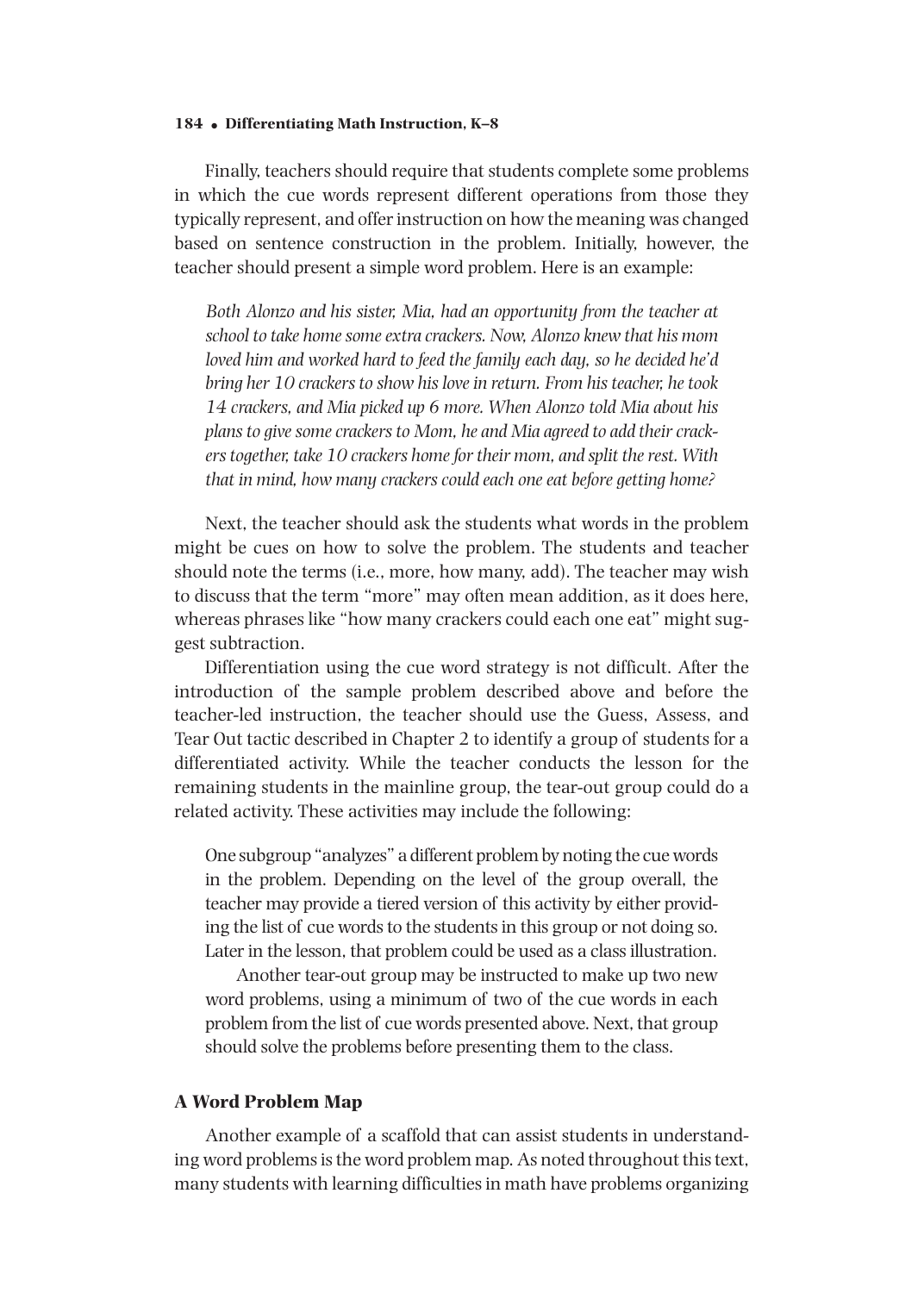their thoughts during any learning task; this can be devastating to students' efforts to comprehend math word problems. These students may not understand that in most word problems there is an underlying structure that can be identified, and that identification of this structure can assist in problem solution. A number of researchers have encouraged specific instruction in identification of the overall structure of the math problem for students who are struggling in math (Gagnon & Maccini, 2001), and this has become known as the word problem map. A sample word problem map is presented in Box 5.6.

|                                          | <b>BOX 5.6 A Word Problem Map</b>                                                   |
|------------------------------------------|-------------------------------------------------------------------------------------|
| <b>A Word Problem Map</b>                |                                                                                     |
|                                          |                                                                                     |
| What type of problem is this?            |                                                                                     |
| The problem asked for what information?  |                                                                                     |
| What cue words were used?                |                                                                                     |
| These cue words suggest what operations? |                                                                                     |
|                                          | Is there a particular order in which I must perform these operations?               |
|                                          | (At this point, the student should attempt the problem.)                            |
| Did I get an answer that seems correct?  |                                                                                     |
| I missed?                                | Have I rechecked the problem to make certain I understand it, and is there anything |
| Source: Bender (2012a).                  |                                                                                     |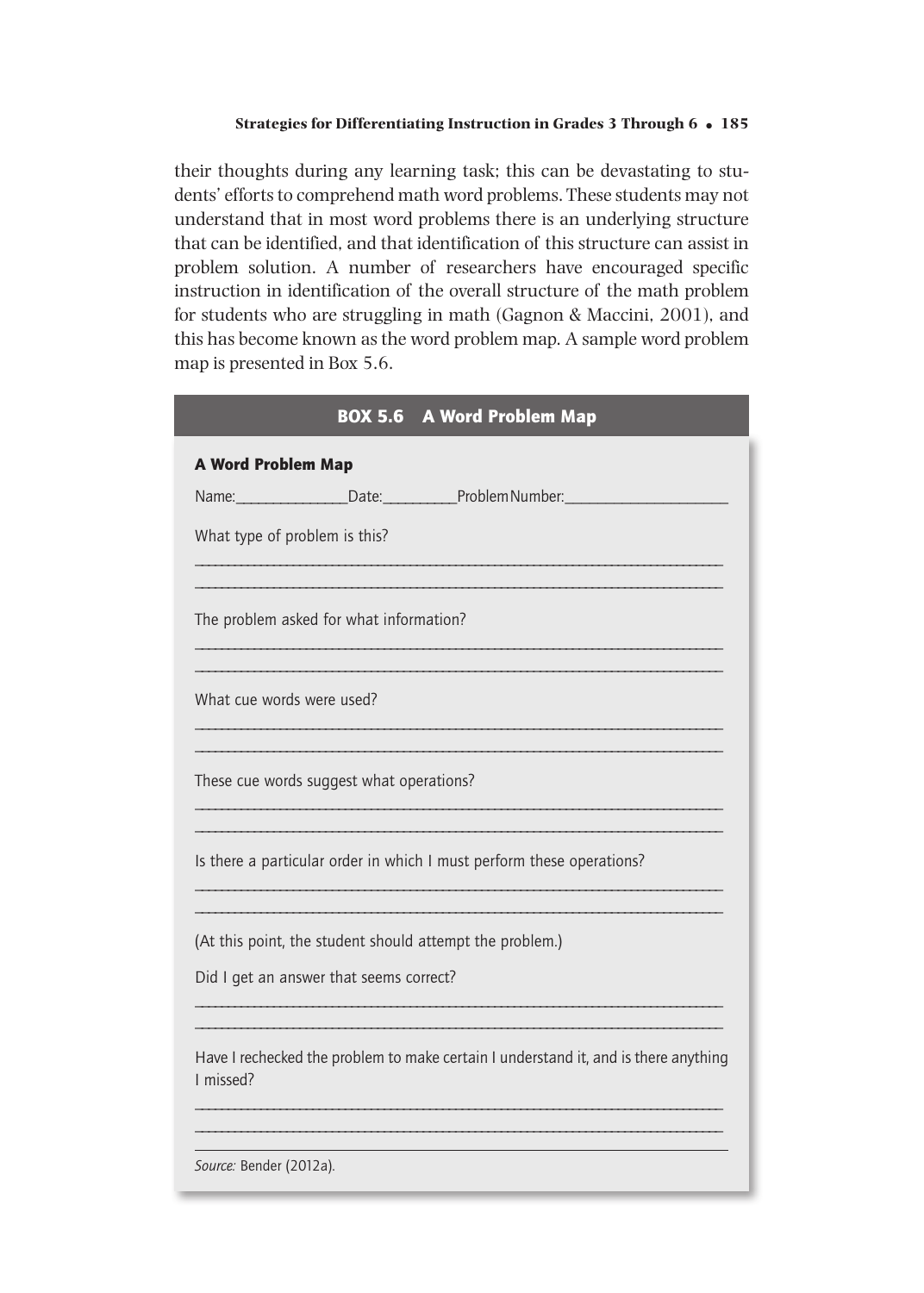As indicated within this word problem map, the concept of cue words is stressed once again (Gagnon & Maccini, 2001). However, this tactic goes beyond merely using cue words and actually helps students structure their cognitive understanding of the word problem. The word problem map is intended to assist the student with a learning problem in math to organize his or her thoughts concerning the structure of the word problem. Thus, when a student reads a math problem in the general education classroom, he or she should be required to simultaneously complete the word problem map as a scaffold on which to build understanding of that problem.

This word problem map activity is also very effective when completed as a buddy activity; two or three students may partner together to complete the map. Furthermore, these word problem maps should be reviewed in class as a post-problem activity to check for accuracy and for comprehension of the problem.

The word problem map may be adapted as necessary across the grade levels, and teachers should feel free to implement this in any fashion they desire that works for their students. Finally, the word problem map can be used as a study guide for any future tests on that content. In fact, a wide variety of instructional activities can be built around the word problem map concept.

# **DIFFERENTIATED INSTRUCTIONAL PLAN: GRADES 3 THROUGH 6**

As mentioned in the previous chapter, I intend to make some general recommendations as to how teachers may wish to use these strategies to differentiate math classes at the various grade levels. Once again, every class is different and teachers have varying comfort levels with the different instructional ideas, so these suggestions should be used merely as guidelines. In some of the cases below, I recommend that teachers merely continue with the recommendations made for earlier grades. A differentiated instruction plan for math classes in Grades 3 through 6 is presented in Teaching Tip 5.4.

# Teaching Tip 5.4 Differentiated Instructional Plan: Grades 3 Through 6

These guidelines are based on the assumption that teachers have explored many of the differentiated instructional options presented in Box 4.5 in the previous chapter.

# Continue Khan Academy

I recommended that teachers throughout the grade levels set up every member of their class within Khan Academy, and allocate 15 minutes daily work for this.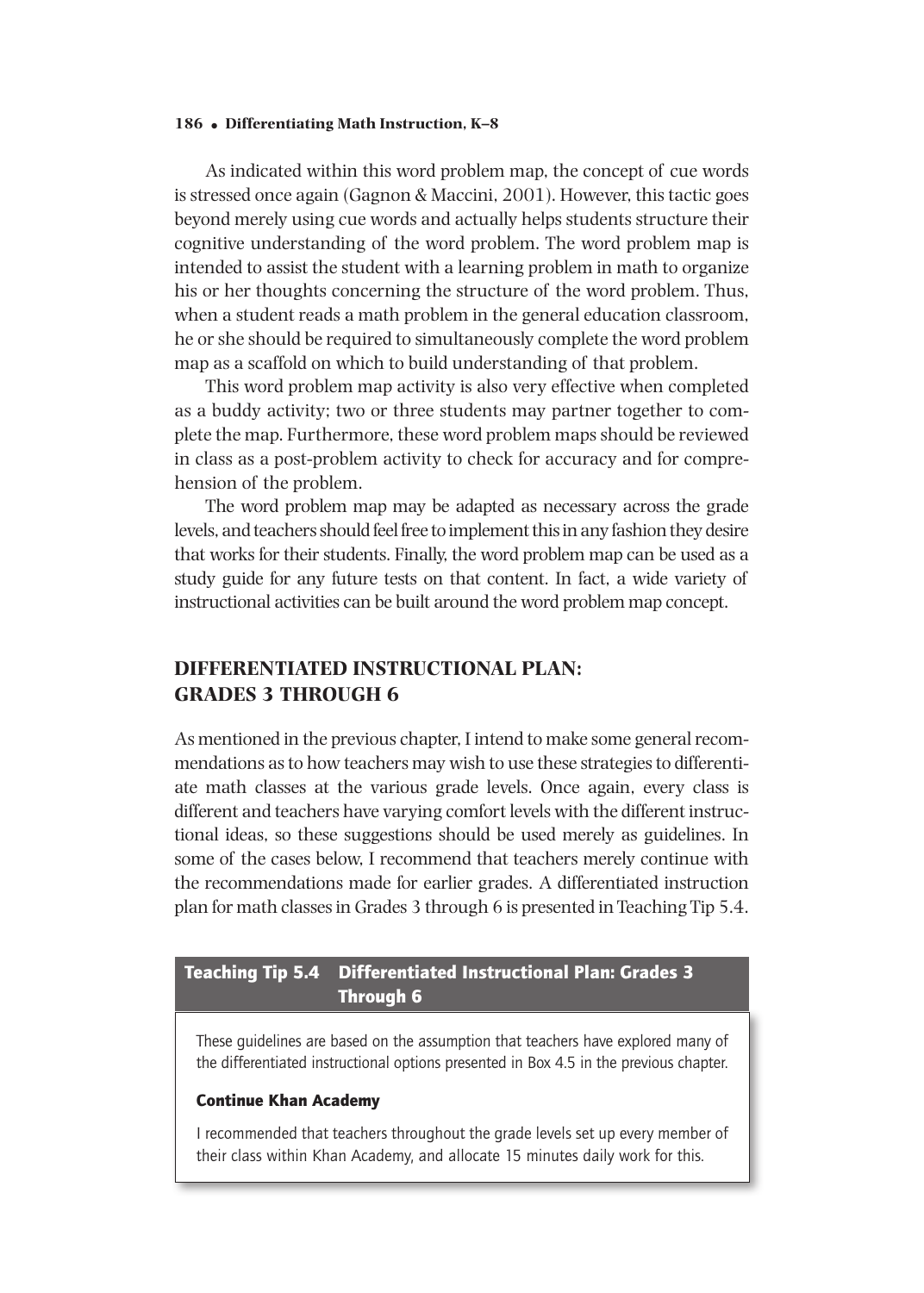## Continue Instructional Gaming in Math

Teachers should find a gaming website that meets their needs, and have students practice mathematics using educational games, using those several times each week. This will facilitate positive experiences in mathematics.

# Flip the Math Class

Beginning as early as Grade 3, but certainly by Grade 4, teachers should experiment with flipping the mathematics class, as described in Chapter 3. I recommend that teachers begin a new content or conceptual area by having students view a video demonstration as homework, and use the next math class period as a peerbuddy practice time on that type of problem. I'd recommend such peer-buddy activity for 20 minutes daily.

Ideally, all initial instruction in mathematics could be completed in a "flipped" fashion by Grade 5, saving teachers a great deal of instructional time in the math class.

# Set Up a Blog

Beginning in Grade 3, if not before, teachers should have students working within a class blog. This will facilitate much student-to-student coaching on mathematics problems, and should foster increased engagement. Teachers may require students to make a blog posting a minimum of twice a week, as an out-of-class assignment.

## Teach With a Mathematics Wiki

At least by Grade 4, teachers should migrate from the class blog to a wiki format to increase students' social interaction and communication on mathematics. Students should interact with each other via the class wiki on a daily basis for 10 to 15 minutes.

# Continue Using Student Avatars

Many students enjoy using avatars, and if students are used to this, I suggest that avatars be used throughout the elementary math years.

# Devise a Range of Tier 2 and Tier 3 Intervention Options

Any of the scaffolded interventions described in this chapter could become excellent interventions, since scaffolded instruction often means individual instruction anyway. Using word problem maps, process mnemonics, or graphic illustrations can greatly assist students struggling in math, and thus these make effective interventions at the Tier 2 and 3 levels.

By using this differentiated instructional plan, all students will receive exactly the instruction they need, at their level, and the fears and anxieties associated with mathematics will be alleviated, based on the fun associated with math games and successful experiences.